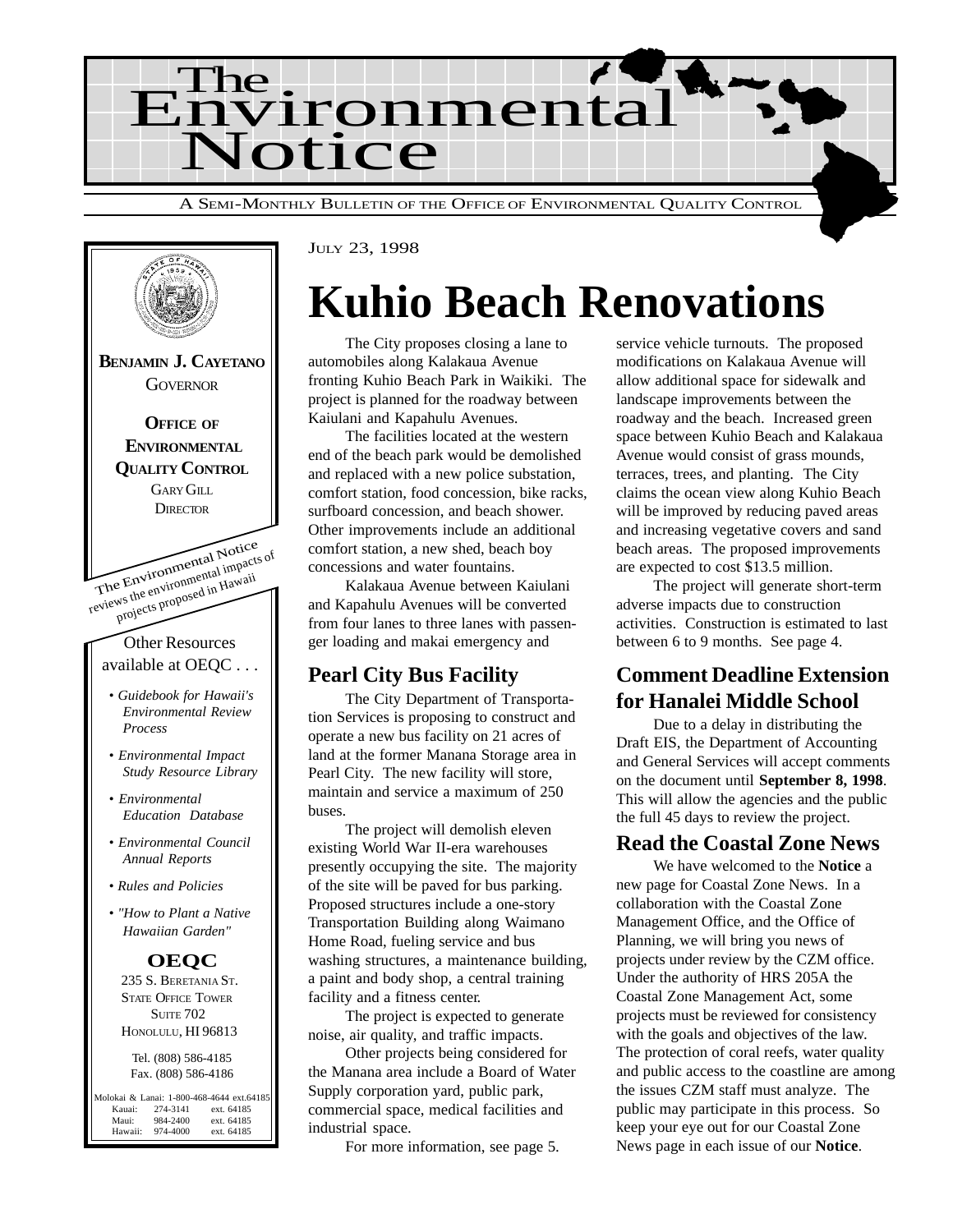# Table of Contents

#### JULY 23, 1998

## **1** Oahu Notices

#### **Draft Environmental Assessments**  $(1)$  Haleiwa Well II Evalenton $(Me^{n})$

| (2) Kailua Heights Wastewater Pump Station                      |  |
|-----------------------------------------------------------------|--|
|                                                                 |  |
| (3) Kuhio Beach Park Expansion and Kalakaua Avenue Promenade  4 |  |
|                                                                 |  |
|                                                                 |  |
|                                                                 |  |
|                                                                 |  |
|                                                                 |  |
|                                                                 |  |

#### **Final Environmental Assessments/**

#### **Findings of No Significant Impacts (FONSI)**

| (8) Honolulu Police Training Academy Classrooms |  |
|-------------------------------------------------|--|
|                                                 |  |
|                                                 |  |

#### **Final Environmental Impact Statements**

| (11) East Kapolei Master Plan Development Project |  |
|---------------------------------------------------|--|

#### **Previously Published Projects Pending Public Comments**

## 3 **Maui Notices**

| <b>Final Environmental Assessments/FONSI</b> |  |
|----------------------------------------------|--|
|                                              |  |

| <b>Previously Published Projects Pending Public Comments</b> |  |
|--------------------------------------------------------------|--|
|                                                              |  |

## 6 **[Hawaii Notices](#page-11-0)**

| <b>Draft Environmental Assessments</b>                       |
|--------------------------------------------------------------|
| <b>Final Environmental Assessments/</b>                      |
| <b>Findings of No Significant Impacts (FONSI)</b>            |
| (2) Kamuela Congregation of Jehovah's Witnesses              |
|                                                              |
|                                                              |
| <b>Final Environmental Impact Statements</b>                 |
| (4) Kealakehe Parkway From Mamalahoa Highway to              |
|                                                              |
| <b>Previously Published Projects Pending Public Comments</b> |
|                                                              |

## 7 **[Kauai Notices](#page-14-0)**

| <b>Draft Environmental Assessments</b>                      |
|-------------------------------------------------------------|
|                                                             |
| <b>Final Environmental Assessments/</b>                     |
| <b>Findings of No Significant Impacts (FONSI)</b>           |
|                                                             |
| (3) Kikiaola Light Draft Harbor Navigation Improvements  16 |
| Previously Published Projects Pending Public Comments       |
|                                                             |
|                                                             |
|                                                             |

## ] **[Conservation District Notices](#page-17-0)**

|--|

## s **[Shoreline Notices](#page-18-0)**

### ^ **Coastal Zone News**

| (1) Installation of 12-Inch Drainline for Reservoir No. 2, Ewa, Oahu  20 |  |
|--------------------------------------------------------------------------|--|
|                                                                          |  |
| (3) Repair Existing Sea Wall at Bellows Air Force Station, Oahu  20      |  |

## V **Pollution Control Permits**

## G **Federal Notices**

| No Objections by EPA to Preferred Alternative in the Cannabis |  |
|---------------------------------------------------------------|--|
|                                                               |  |
| Issuance and Modification of Section 404. Clean Water Act     |  |
|                                                               |  |
| Schofield Barracks Historic District Nominated                |  |
|                                                               |  |
|                                                               |  |
| Fishing Moratorium for Hancock Seamount, Northwestern         |  |
|                                                               |  |
| Conditional Approval of Hawai'i Coastal Nonpoint              |  |
|                                                               |  |
|                                                               |  |
|                                                               |  |

*OEQC intends to make the information in this bulletin accessible to everyone. Individuals that require this material in a different format (such as large type or braille), should contact our office for assistance.*

| The Environmental Notice | <b>Office of Environmental Quality Control</b> | Page 2 |
|--------------------------|------------------------------------------------|--------|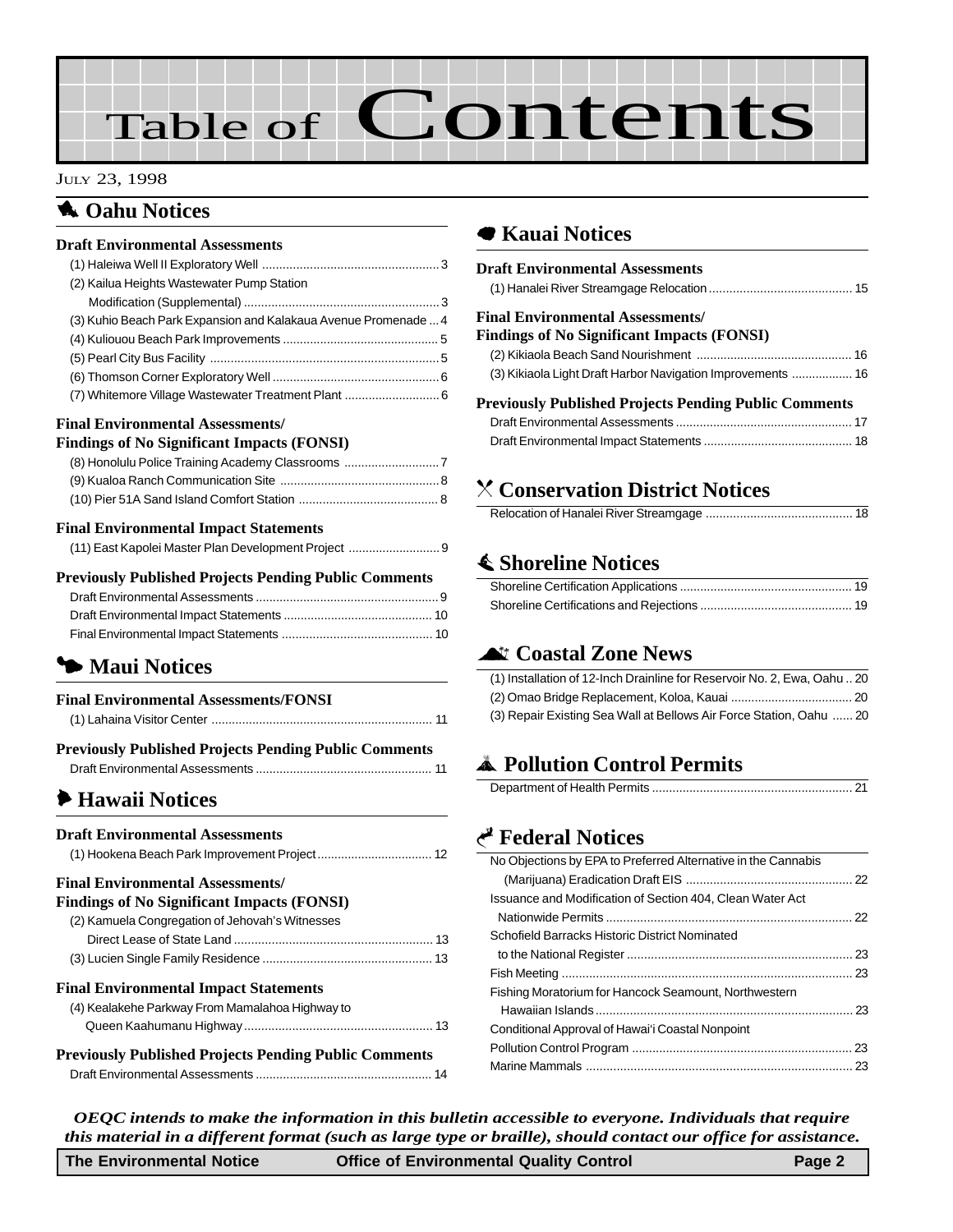<span id="page-2-0"></span>

estimated depth of 350 feet. Test pumping will be conducted to determine the quality and quantity of water that can be produced. The proposed well is anticipated to yield about 1.5 million gallons of potable water per day.



## **(2) Kailua Heights Wastewater Pump Station Modification (Supplemental)**

| District:                         | Koolaupoko                           |  |
|-----------------------------------|--------------------------------------|--|
| TMK:                              | $4 - 2 - 75:17$                      |  |
| Applicant:                        | City and County of Honolulu          |  |
|                                   | Department of Environmental Services |  |
|                                   | 650 South King Street                |  |
|                                   | Honolulu, Hawaii 96813               |  |
|                                   | Contact: Mr. Po Chan (523-4324)      |  |
| <b>Approving Agency/Accepting</b> |                                      |  |
| <b>Authority:</b>                 | City and County of Honolulu          |  |
|                                   | Department of Environmental Services |  |
|                                   | 650 South King Street                |  |
|                                   | Honolulu, Hawaii 96813               |  |
|                                   | Contact: Mr. Po Chan (523-4324)      |  |
| <b>Consultant:</b>                | Engineering Concepts, Inc.           |  |
|                                   | 250 Ward Avenue, Suite 206           |  |
|                                   | Honolulu, Hawaii 96814               |  |
|                                   | Contact: Kenneth Ishizaki (591-8820) |  |

630 South Beretania Street Honolulu, Hawaii 96843

**Consultant**: Wilson Okamoto and Associates, Inc.

**Status:** DEA First Notice pending public

**Public Comment**

**Deadline**: August 24, 1998

**Required:** tion, pump installation

Honolulu, Hawaii 96826

consultant and OEQC. **Permits** BWS approval, CWRM, well construc-

The City and County of Honolulu Board of Water

Supply (BWS) proposes to drill, case and pump test a single exploratory water well, located in the Haleiwa area of Waialua on the North Shore of Oahu, one mile east of Haleiwa Town. The project site is located at an elevation of approximately 220 feet above mean sea level about 4600 feet east of Kamehameha Highway along Opaeula Road. The well site is situated on a .75-acre parcel, owned by Kamehameha Schools Bernice Pauahi Bishop Estate and currently under lease to Dole Food Company, Inc. The area will be cleared to accommodate the well drilling, support equipment and necessary supplies. Once the area has been cleared, a single test well will be bored to an

Contact: Brooks Yuen (527-6180)

1907 South Beretania Street, Suite 400

Contact: Earl Matsukawa (946-2277)

comment. Address comments to the applicant with copies to the approving agency or accepting authority, the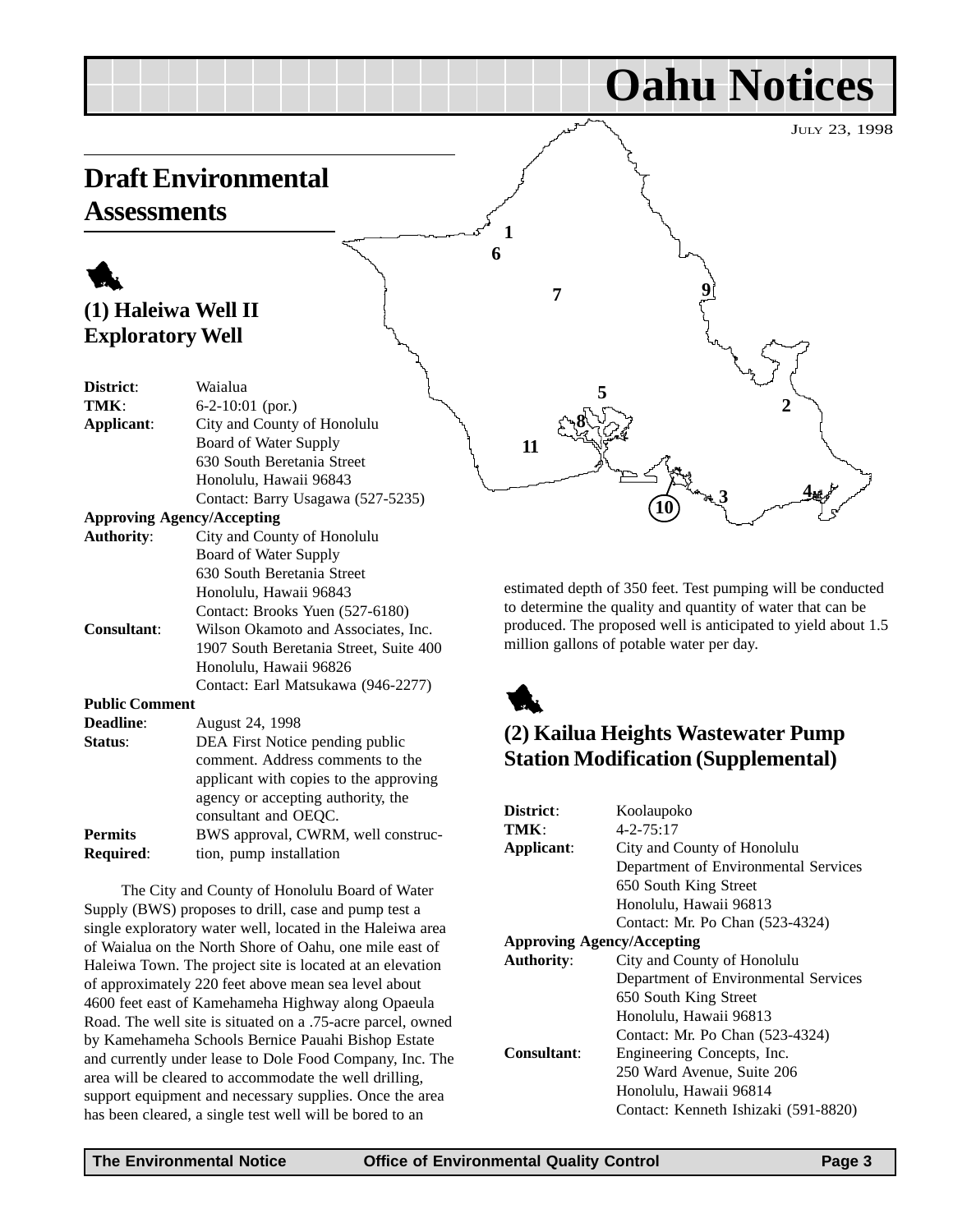#### <span id="page-3-0"></span>JULY 23, 1998

#### **Public Comment**

| <b>Deadline:</b> | August 24, 1998                                                              |
|------------------|------------------------------------------------------------------------------|
| Status:          | DEA First Notice pending public comment.                                     |
|                  | Address comments to the applicant with<br>copies to the consultant and OEOC. |
| Permits          |                                                                              |
| <b>Required:</b> | NPDES, grading, SMA minor                                                    |

The City and County of Honolulu Department of Environmental Services (formerly the Department of Wastewater Management) has proposed modifications to its Kailua Heights Wastewater Pump Station, as part of planned improvements associated with the Kalaheo Avenue Relief Sewer Project. The modifications will increase the pumping capacity of the Kailua Heights facility to meet a peak wet weather flow of 15.11 mgd. Proposed improvements, impacts and mitigation measures were previously addressed in the *Final Environmental Assessment for Kalaheo Avenue Relief Sewer at Kailua, Koolaupoko, Oahu*. However, subsequent to approval of the Final EA, major deviations to the project were proposed. It is the intent of this supplemental EA to address aspects of the project which were not previously disclosed.

The pump station is located in a residential neighborhood on the corner of Wanaao Road and Auwina Street in Kailua. Kawainui Stream is situated immediately to the south. The former Department of Land Utilization previously granted a SMA Minor Permit for construction of the proposed building expansion. Proposed modifications include: building expansion to house a 300 KW emergency generator; wet well rehabilitation; incorporation of noise abatement features in the structural and mechanical design; replacement of wastewater pumps; installation of new instrumentation and controls; installation of a new flow meter; upgrade of the ventilation system; and landscape planting.

Construction is expected to begin in the first quarter of 1999 and is expected to take 18 months to complete. The estimated construction cost is \$2.2 million, to be funded by the City and County of Honolulu.



## **(3) Kuhio Beach Park Expansion and Kalakaua Avenue Promenade**

**District**: Honolulu **TMK**: 2-6-01:02, 03, 04, 18 and Kalakaua Avenue

| Applicant:            | City and County of Honolulu                 |  |
|-----------------------|---------------------------------------------|--|
|                       | Department of Design and Construction       |  |
|                       | 650 South King Street                       |  |
|                       | Honolulu, Hawaii 96813                      |  |
|                       | Contact: Roland Libby (523-4716)            |  |
|                       | <b>Approving Agency/Accepting</b>           |  |
| <b>Authority:</b>     | City and County of Honolulu                 |  |
|                       | Department of Planning and Permitting       |  |
|                       | 650 South King Street, 7th Floor            |  |
|                       | Honolulu, Hawaii 96813                      |  |
|                       | Contact: Art Challacombe (523-4107)         |  |
| <b>Consultant:</b>    | R.M. Towill Corporation                     |  |
|                       | 420 Waiakamilo Road, Suite 411              |  |
|                       | Honolulu, Hawaii 96817-4941                 |  |
|                       | Contact: Colette Sakoda (842-1133)          |  |
| <b>Public Comment</b> |                                             |  |
| <b>Deadline:</b>      | August 24, 1998                             |  |
| Status:               | DEA First Notice pending public comment.    |  |
|                       | Address comments to the applicant with      |  |
|                       | copies to the approving agency or accepting |  |
|                       | authority, the consultant and OEQC.         |  |
| <b>Permits</b>        | SMA, shoreline setback variance, Waikiki    |  |
| Required:             | Special District, NPDES, building           |  |

The City and County of Honolulu proposes improvements to Kuhio Beach Park and Kalakaua Avenue in Waikiki. The project will involve facilities improvements for a 3.40 acre beach park and modifications to a portion of Kalakaua Avenue between Kaiulani and Kapahulu Avenues.

Kalakaua Avenue will be converted from four (4) lanes to three (3) lanes with passenger loading and makai emergency and service vehicle turnouts. The proposed modifications on Kalakaua Avenue will allow additional space for sidewalk and landscape improvements between the roadway and the beach.

The major improvements proposed at the existing beach park area include the plaza area renewal. The facilities located within the existing plaza at the western end of the beach park will be demolished and replaced with a new police substation, comfort station, food concession, bike racks, surfboard concession, and beach shower. Other improvements include an additional comfort station, a new shed, beach boy concessions, water fountains, and other beach support facilities. Increased green space between Kuhio Beach and Kalakaua Avenue will consist of grass mounds, terraces, trees, and planting. The ocean view along Kuhio Beach will be improved by reducing paved areas and increasing vegetative covers and sand beach areas.

The proposed improvements are estimated at approximately \$13.5 million.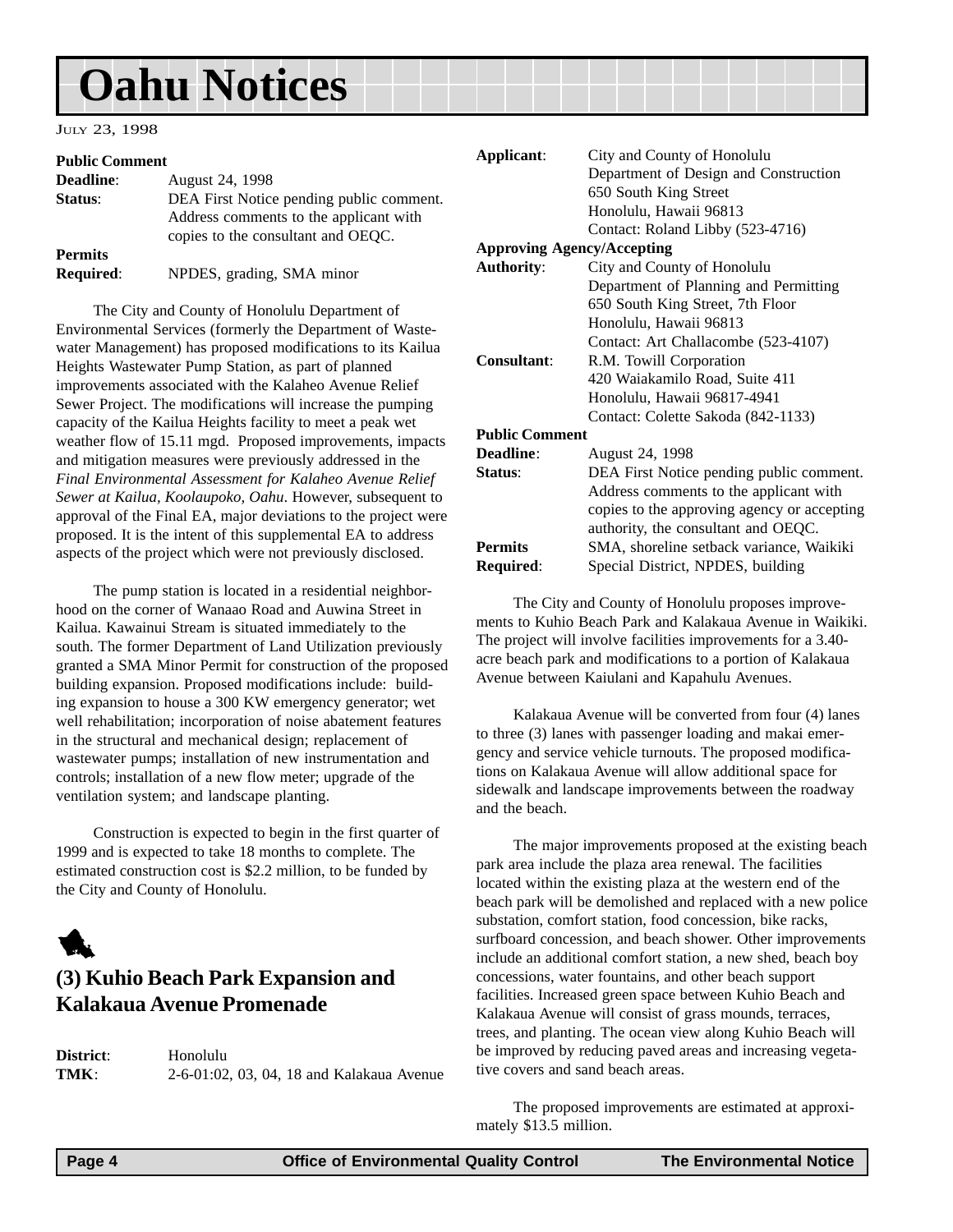JULY 23, 1998

## <span id="page-4-0"></span>1 **(4) Kuliouou Beach Park Improvements**



The City's Department of Parks and Recreation proposes to undertake improvements to the existing Kuliouou Beach Park. Primary improvements proposed at this 3.22 acre public park, orginally developed in the 1950's, consist of reconstruction of an existing parking lot, replacement of the existing comfort station and the installation of new play apparatus. Secondary improvements will include the installation of additional picnic tables and appurtenances, pathways, security lighting, a viewing pavilion and landscape improvements. Site grading and utilities related to the construction of these improvements are also proposed.

The project site is located within the Special Management Area. It will not involve any off-site improvements nor any construction activities effecting the shoreline. Construction activities are expected to commence in 1999.



## **(5) Pearl City Bus Facility**

| District:                                        | Ewa                                      |  |
|--------------------------------------------------|------------------------------------------|--|
| TMK:                                             | Portion of 9-7-24: 41                    |  |
| Applicant:                                       | City and County of Honolulu              |  |
|                                                  | Department of Transportation Services    |  |
|                                                  | 711 Kapiolani Boulevard, Suite 1200      |  |
|                                                  | Honolulu, Hawaii 96813                   |  |
|                                                  | Contact: Paul Steffens (523-4138)        |  |
| <b>Approving Agency/Accepting</b>                |                                          |  |
| <b>Authority:</b><br>City and County of Honolulu |                                          |  |
|                                                  | Department of Transportation Services    |  |
|                                                  | 711 Kapiolani Boulevard, Suite 1200      |  |
|                                                  | Honolulu, Hawaii 96813                   |  |
|                                                  | Contact: Paul Steffens (523-4138)        |  |
| <b>Consultant:</b><br>Planning Solutions, Inc.   |                                          |  |
|                                                  | 1210 Auahi Street, Suite 221             |  |
|                                                  | Honolulu, Hawaii 96814                   |  |
|                                                  | Contact: Perry White (593-1288)          |  |
| <b>Public Comment</b>                            |                                          |  |
| Deadline:                                        | August 24, 1998                          |  |
| Status:                                          | DEA First Notice pending public comment. |  |
|                                                  | Address comments to the applicant with   |  |
|                                                  | copies to the consultant and OEQC.       |  |
| <b>Permits</b>                                   |                                          |  |
| <b>Required:</b>                                 | Building permit                          |  |
|                                                  |                                          |  |

The DTS is proposing to construct and operate a new transit facility on 21 acres of land at the former Manana Storage Area in Pearl City. The Pearl City Bus Facility (PCBF) is intended to be used to store, maintain and service a maximum of 250 buses. The proposed facility is needed to enable the City to improve service and efficiency to growing Central and West Oahu neighborhoods and to provide for buses being relocated from the existing Halawa Bus Facility.

The project would involve demolition of eleven existing World War II era warehouses presently occupying the site. The majority of the site would be paved area for bus parking. Proposed structures include a one story Transportation Building along Waimano Home Road, fueling service and bus washing structures near the mauka border of the property adjacent to the proposed Pearl City Neighborhood Park, a Maintenance Building, and a Paint and Body Shop. The latter would service the City's entire mass transit fleet. In addition, a Central Training facility and Fitness Center would be provided in the Transportation Building for use by all City transit staff.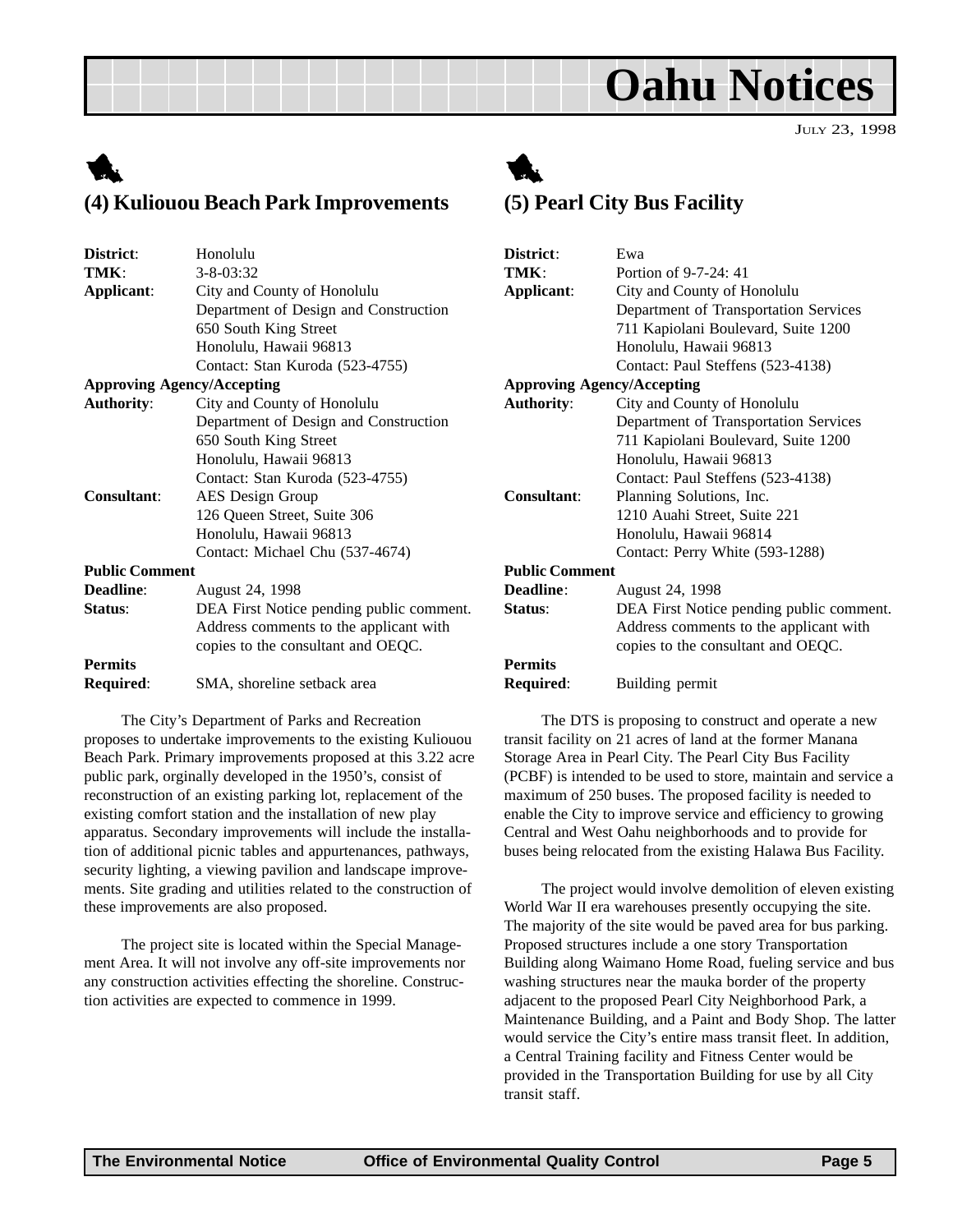#### <span id="page-5-0"></span>JULY 23, 1998

Buses and maintenance personnel would access the PCBF via the proposed Spine Road. Administration staff and bus operators in their personal vehicles would enter and exit the facility using an existing driveway off Waimano Home Road across from Hoomalu Street. The Spine Road is being constructed as part of the City's overall redevelopment plan for the Manana Storage Area.

The PCBF would operate 24 hours a day. The majority of maintenance and repair work would occur between 6:30 a.m. and 3:00 p.m. Daily servicing, generally from 6:00 p.m. to 2:00 a.m., would occur far from existing residential areas. Acoustic barriers would be constructed as needed. They would serve to mitigate noise from facility operations and night time light impacts. The facility layout, building design, landscaping and the use of buffers of trees along Waimano Home Road and the proposed Spine Road would minimize potential aesthetic impacts.



### **(6) Thomson Corner Exploratory Well**

| District:                         | Waialua                                     |
|-----------------------------------|---------------------------------------------|
| TMK:                              | $6-5-01:02$ (por.)                          |
| Applicant:                        | City and County of Honolulu                 |
|                                   | Board of Water Supply                       |
|                                   | 630 South Beretania Street                  |
|                                   | Honolulu, Hawaii 96843                      |
|                                   | Contact: Barry Usagawa (527-5235)           |
| <b>Approving Agency/Accepting</b> |                                             |
| <b>Authority:</b>                 | City and County of Honolulu                 |
|                                   | Board of Water Supply                       |
|                                   | 630 South Beretania Street                  |
|                                   | Honolulu, Hawaii 96843                      |
|                                   | Contact: Brooks Yuen (527-6180)             |
| Consultant:                       | Wilson Okamoto and Associates, Inc.         |
|                                   | 1907 South Beretania Street, Suite 400      |
|                                   | Honolulu, Hawaii 96826                      |
|                                   | Contact: Earl Matsukawa (946-2277)          |
| <b>Public Comment</b>             |                                             |
| <b>Deadline:</b>                  | August 24, 1998                             |
| Status:                           | DEA First Notice pending public comment.    |
|                                   | Address comments to the applicant with      |
|                                   | copies to the approving agency or accepting |
|                                   | authority, the consultant and OEQC.         |
| <b>Permits</b>                    | CWRM, well construction, pump               |
| Required:                         | installation, BWS approval                  |

The City and County of Honolulu Board of Water Supply (BWS) proposes to drill, case and pump test a single exploratory water well, located in the Kaheeka, Kemoo area of Waialua on the North Shore of Oahu. The project site is located at an elevation of approximately 220 feet above mean sea level about 3300 feet east of Kaukohahua Road along Helemano Road. The well site is situated on a .75-acre parcel, owned by Dole Food Company, Inc. that will be cleared to accommodate the well drilling, support equipment and necessary supplies. Once the area has been cleared, a single test well will be bored to an estimated depth of 350 feet. Test pumping will be conducted to determine the quality and quantity of water that can be produced. The proposed well is anticipated to yield about 1.5 million gallons of potable water per day.

1

## **(7) Whitemore Village Wastewater Treatment Plant**

| District:                         | Wahiawa                                  |  |
|-----------------------------------|------------------------------------------|--|
| TMK:                              | $7-1-2:22$ , portion of 4 and 9          |  |
| Applicant:                        | City and County of Honolulu              |  |
|                                   | Department of Environmental Services     |  |
|                                   | 650 South King Street                    |  |
|                                   | Honolulu, Hawaii 96813                   |  |
|                                   | Contact: Bill Liu (527-6871)             |  |
| <b>Approving Agency/Accepting</b> |                                          |  |
| <b>Authority:</b>                 | City and County of Honolulu              |  |
|                                   | Department of Environmental Services     |  |
|                                   | 650 South King Street                    |  |
|                                   | Honolulu, Hawaii 96813                   |  |
|                                   | Contact: Bill Liu (527-6871)             |  |
| Consultant:                       | Engineering Concepts, Inc.               |  |
|                                   | 250 Ward Avenue, Suite 206               |  |
|                                   | Honolulu, Hawaii 96814                   |  |
|                                   | Contact: Kenneth Ishizaki (591-8820)     |  |
| <b>Public Comment</b>             |                                          |  |
| Deadline:                         | August 24, 1998                          |  |
| Status:                           | DEA First Notice pending public comment. |  |
|                                   | Address comments to the applicant with   |  |
|                                   | copies to the consultant and OEQC.       |  |
| <b>Permits</b>                    | NPDES, building, DP amendment            |  |
| Required:                         | public facilities map                    |  |

The City and County of Honolulu Department of Environmental Services (formerly the Department of Wastewater Management) has proposed conversion of the abandoned Whitmore Village Wastewater Treatment Plant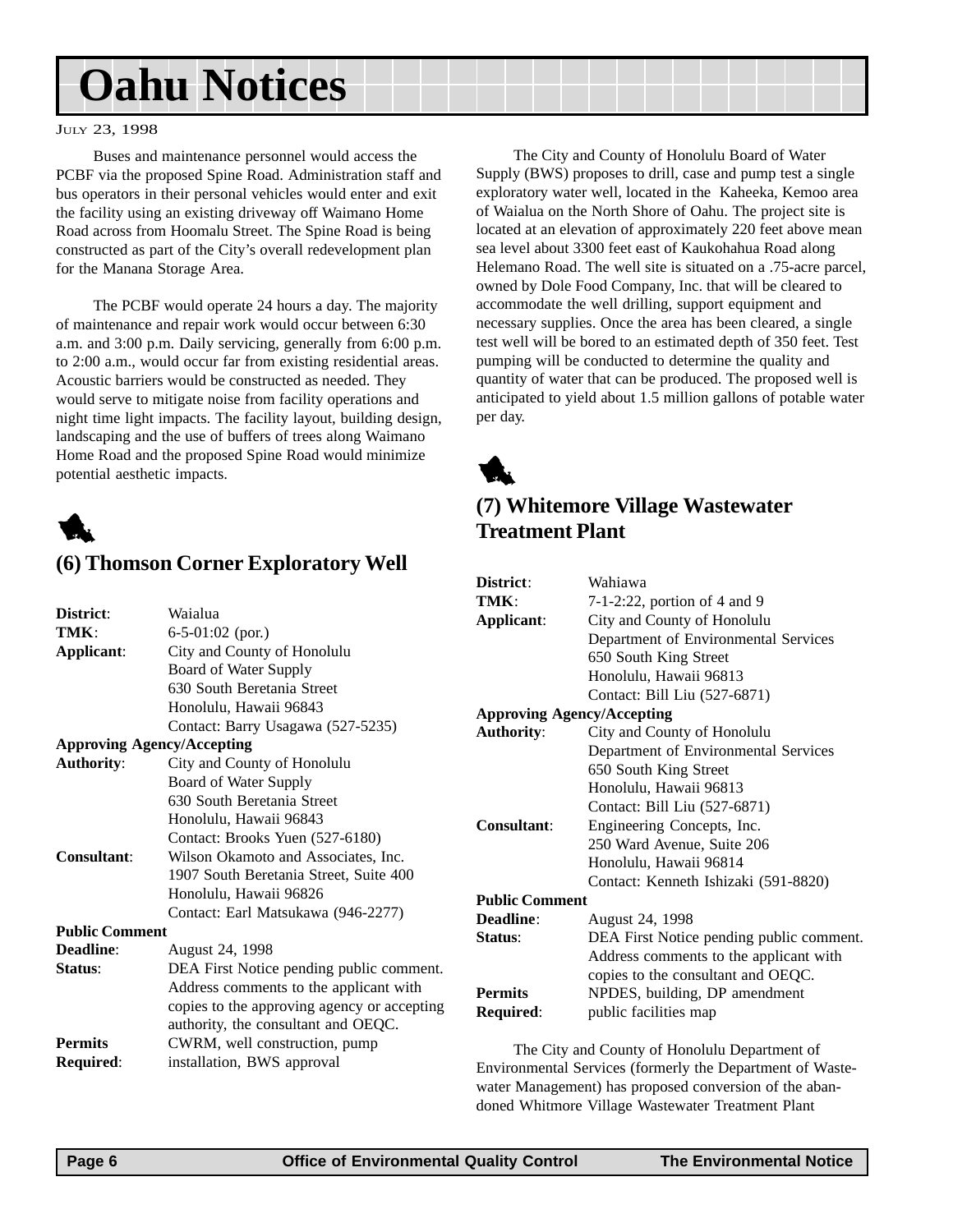<span id="page-6-0"></span>

(WWTP) into a flow equalization facility. The proposed action will entail automatic diversion of wastewater from the 12-inch Whitmore Avenue sewer (serving Whitmore Village and NCTAMS EASTPAC) to holding tanks within the inactive Whitmore Village WWTP. The detained wastewater will be reintroduced into the sewerage system by pumping through a new 6-inch force main after subsidence of the peak flow at the Wahiawa WWTP. The proposed flow equalization facility will be operated on a temporary basis while the fate of continued effluent discharge to Lake Wilson is decided and/or hydraulic improvements at the Wahiawa WWTP are implemented.

Besides the Whitmore Village WWTP grounds, construction will impact Whitmore Avenue, lands owned by Dole Food Company, Inc., Castle & Cooke Homes Hawaii, Inc., and the Whitmore Village Pretreatment Facility (also operated by the Department of Environmental Services).

Potential short term impacts will be related to construction and may include increased soil erosion, traffic, noise and air emissions. Potential long term impacts may include increased noise and air emissions during intermittent operation of the emergency generator.

It is anticipated that implementation of this project, including design, environmental documentation, permits and construction will take 18 months to complete. The estimated construction cost is \$700,000, to be funded by the City and County of Honolulu.

## **Final Environmental Assessments/Findings of No Significant Impacts (FONSI)**



## **(8) Honolulu Police Training Academy Classrooms**

**District**: Ewa **TMK**: 9-3-02:por. 09 **Applicant**: City and County of Honolulu Building Department 650 South King Street Honolulu, Hawaii 96813 Contact: Clifford Morikawa (523-6350)

**Approving Agency/Accepting Authority**: City and County of Honolulu Department of Land Utilization 650 South King Street Honolulu, Hawaii 96813 Contact: Steve Tagawa (523-4817) **Public Challenge Deadline**: August 24, 1998 **Status:** FEA/FONSI issued, project may proceed. **Permits Required**: SMA Use Permit

JULY 23, 1998

The City and County of Honolulu's Building Department proposes to construct two (2) temporary classroom buildings at the Honolulu Police Academy located on the Waipio Peninsula, in lower Waipahu, Oahu. The 10,000 square-foot project site is located near the gymnasium, on the eastern half of this 15-acre training facility known as "Ke Kula Maka'i." The project site and the Academy itself is located on a 57.9-acre parcel owned by the City and County of Honolulu, identified as Tax Map Key: 9-1-02: 09.

Each of the 4,200 square-foot wood classrooms would be constructed on concrete piers with a metal panel roof. These temporary classrooms are being sought to accommodate the anticipated increase in law enforcement recruits which results from the City's efforts to put more law enforcement officers in the community. According to the applicant, the existing Academy facility barely has enough classroom space to accommodate current training requirements for new recruit, new Sergeants', new Lieutenant's, and recall training. In addition, classroom space is utilized for computer, radio dispatcher, domestic violence, sexual harassment, and other specialized situation training.

The proposed classrooms are considered temporary until such time as funds become available for the development of permanent facilities. According to the applicant, the proposed classroom site is located on the area Master Planned for a future indoor firing range. The Academy itself was first opened in 1988 and currently includes a 2-story administration and classroom building, a 4-story gymnasium/locker room, a driver training course, vehicle maintenance building, parking lots and landscaped open spaces.

The project site is located within the Special Management Area (SMA) and because the proposed new classrooms are estimated to cost approximately \$500,000, a major SMA Use Permit is required.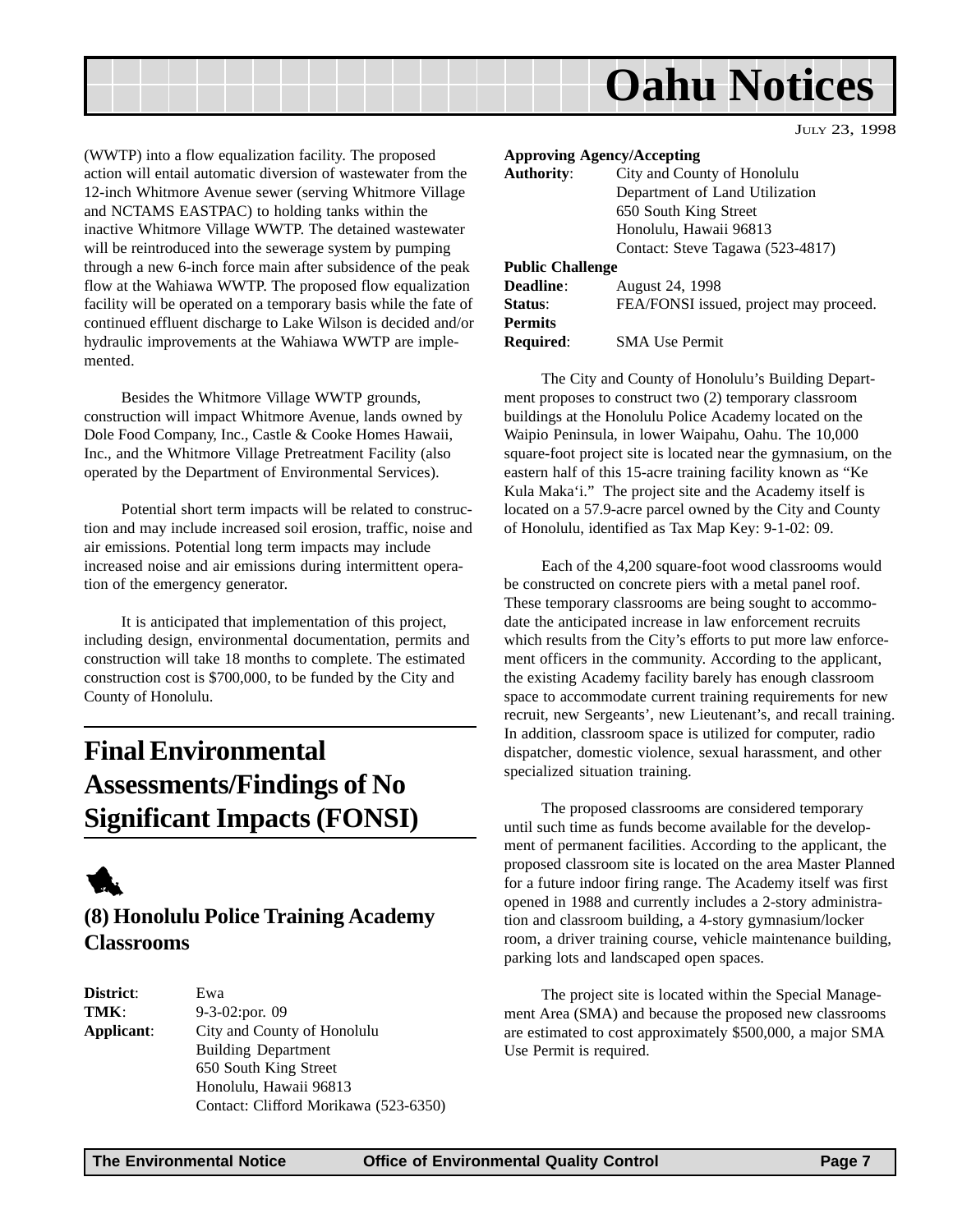<span id="page-7-0"></span>JULY 23, 1998

## 1 **(9) Kualoa Ranch Communication Site**

| District:                         | Koolaupoko                             |
|-----------------------------------|----------------------------------------|
| TMK:                              | 4-9-4:por. 2                           |
| Applicant:                        | Western PCS II Corporation             |
|                                   | 99-860 Iwaena Street                   |
|                                   | Aiea, Hawaii 96701                     |
|                                   | Contact: Cher Sullivan (255-4036)      |
| <b>Approving Agency/Accepting</b> |                                        |
| <b>Authority:</b>                 | City and County of Honolulu            |
|                                   | Department of Land Utilization         |
|                                   | 650 South King Street, 7th Floor       |
|                                   | Honolulu, Hawaii 96813                 |
|                                   | Contact: Dana Teramoto (523-4648)      |
| <b>Consultant:</b>                | Analytical Planning Consultants, Inc.  |
|                                   | 928 Nuuanu Avenue, Suite 502           |
|                                   | Honolulu, Hawaii 96817                 |
|                                   | Contact: Donald Clegg (536-5695)       |
| <b>Public Challenge</b>           |                                        |
| <b>Deadline:</b>                  | August 24, 1998                        |
| Status:                           | FEA/FONSI issued, project may proceed. |
| <b>Permits</b>                    |                                        |
| Required:                         | CUPI                                   |

The applicant proposes to locate a communications site for portable telephones and paging at Kualoa Ranch at 49- 560 Kamehameha Hwy in Kaaawa. The applicant is proposing to install panel antennas, a monopole, and equipment cabinets at Kualoa Ranch. The communications site will be located approximately 90 feet from Kamehameha Highway, on the south side of the ranch.

The antennas will be comprised of two types, panel and parabolic grid. The panel antennas are approximately 6 inches wide, 5 feet long and 2 inches thick. One each of these panels will be mounted on the ends of two sets of 5-foot long extension pipes at the top of a 29-foot high monopole. The parabolic grid antenna is approximately 4 feet in diameter. One of these antennas will be flush-mounted on the monopole.

## 1 **(10) Pier 51A Sand Island Comfort Station**

**District**: Honolulu **TMK**: 1-5-41:por. 111

| Applicant:                        | Sealand Service, Inc.                  |  |
|-----------------------------------|----------------------------------------|--|
|                                   | Pier 51A - Sand Island                 |  |
|                                   | P.O. Box 1420                          |  |
|                                   | Honolulu, Hawaii 96806                 |  |
|                                   | Contact: Norman Arakaki (842-5370)     |  |
| <b>Approving Agency/Accepting</b> |                                        |  |
| <b>Authority:</b>                 | Department of Transportation           |  |
|                                   | <b>Harbors Division</b>                |  |
|                                   | 79 South Nimitz Highway                |  |
|                                   | Honolulu, Hawaii 96813                 |  |
|                                   | Contact: Napoleon Agraan (587-1956)    |  |
| Consultant:                       | Sealand Service, Inc.                  |  |
|                                   | 6000 Carnegie Boulevard                |  |
|                                   | Charlotte, NC 28209                    |  |
|                                   | Contact: Guy Buzzoni (704-571-2121)    |  |
| <b>Public Challenge</b>           |                                        |  |
| <b>Deadline:</b>                  | August 24, 1998                        |  |
| Status:                           | FEA/FONSI issued, project may proceed. |  |
| <b>Permits</b>                    |                                        |  |
| Required:                         | DOT approval, building permit          |  |
|                                   |                                        |  |

The proposed improvements are intended to upgrade the container handling facilities along Pier 51A on the northwest portion of Sand Island, Oahu to better serve the public.

Container handling facilities are an integral part of the shipping industry in Hawaii. Since approximately 80% of all products (energy, food, and goods) must be shipped from the mainland United States or other overseas countries. Improvements to these facilities represent better service to the residents of Hawaii.

The proposed facility upgrade consists of constructing a new, two-story, 3328 square foot building. The H.S.I. longshore comfort station/breakroom and Sea-Land crane maintenance shop will be housed on the first floor. Sea-Land marine and yard departments and H.S.I. office will be located on the second floor.

Two canopies will be attached to the side of the building. A 780 square foot canopy will provide an additional H.S.I. longshore break area. A 1300 square foot canopy will be used to protect the crane maintenance area.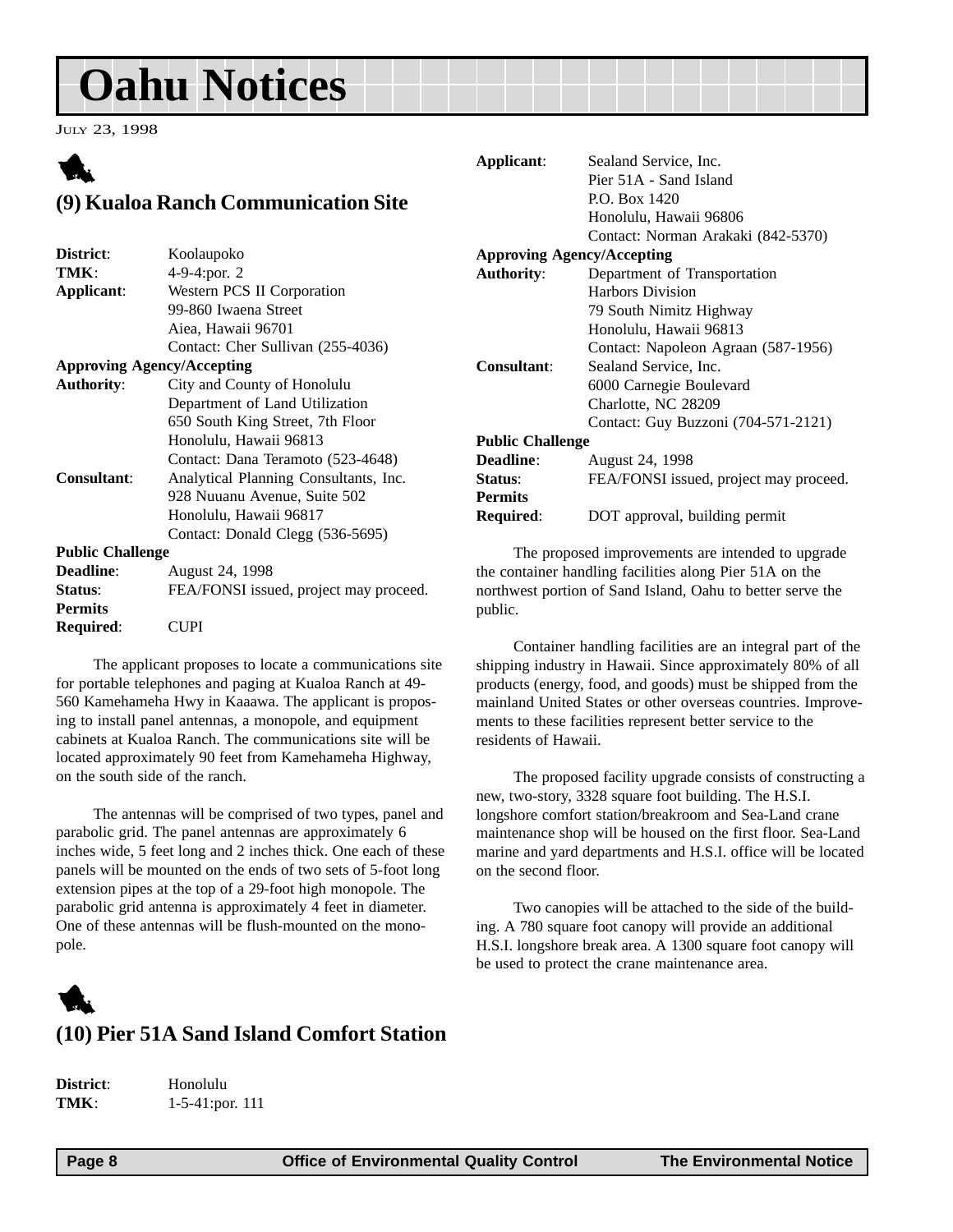## <span id="page-8-0"></span>**Final Environmental Impact Statements**



## **(11) East Kapolei Master Plan Development Project**

| District:          | Ewa                                           |
|--------------------|-----------------------------------------------|
| TMK:               | 9-1-16:8, 108, 109; 9-1-17:4 (por.), 71; 9-1- |
|                    | 18:3, 5                                       |
| Applicant:         | Housing Finance and Development Corpo-        |
|                    | ration                                        |
|                    | 677 Queen Street, Suite 300                   |
|                    | Honolulu, Hawaii 96813                        |
|                    | Contact: Roy Oshiro (587-0640)                |
|                    | <b>Approving Agency/Accepting</b>             |
| <b>Authority:</b>  | Governor, State of Hawaii                     |
|                    | c/o Office of Environmental Quality Control   |
|                    | 235 South Beretania Street, Suite 702         |
|                    | Honolulu, Hawaii 96813                        |
| <b>Consultant:</b> | PBR Hawaii                                    |
|                    | 1001 Bishop Street, Pacific Tower 650         |
|                    | Honolulu, Hawaii 96813                        |
|                    | Contact: David Hulse (521-5631)               |
| Status:            | Currently being reviewed by the Office of     |
|                    | Environmental Quality Control.                |
| <b>Permits</b>     | <b>State Land Use District Boundary</b>       |
| <b>Required:</b>   | Amendment, NPDES, building, grading,          |
|                    | U.S. Army permits                             |
|                    |                                               |

The overall project goals and objectives established by the State Legislature and the Housing and Community Development Corporation of Hawaii (HCDCH) are essentially two fold: 1) to create more housing, recreational, and support facilities in the Ewa Development Plan area for residents of Hawaii, and; 2) to generate income from State-owned land in support of a new West Oahu Campus for the University of Hawaii which is planned mauka of the H-1 Freeway.

The concept for the East Kapolei Master Plan Development Project includes a mix of single-family, multi-family, commercial, public facility, (i.e., school parcels), parks, open space, and recreational land uses. A major sports complex is also planned for makai of Kapolei Parkway. The conceptual land use allocation is as follows:

|                        | JULY 23, 1998 |
|------------------------|---------------|
| <b>Land Use</b>        | Area (Acres)* |
| Single Family          | 722.5         |
| Multi-Family           | 210.9         |
| Commercial             | 18            |
| Sports Complex         | 64.3          |
| Parks                  | 35.9          |
| Schools                | 56            |
| Misc. Roads/Open Space | 192.4         |
| TOTAL                  | 1.300         |

\*The acres shown here are approximate and are for general planning purposes only.

To achieve the stated objectives, large-lot development parcels would be developed with required major infrastructure and sold by HCDCH to individual developers. None of the proposed land uses (i.e. residential, commercial) will be developed by HCDCH. Rather, dwelling units and small neighborhood commercial parcels will be developed by the private sector in accordance with the East Kapolei Master Plan. The number of actual units developed, their type, and pricing will be dependent on market conditions at the time of development and applicable zoning restrictions. However, all developers will be required to comply with applicable City zoning regulations and the City's affordable housing policy.

Backbone infrastructure consisting of major roadways, a large park-and-ride facility, implementation of a drainage system, water and wastewater system master plans, expansion of electrical and communication systems, and development of open space recreation areas will be provided by HCDCH. All other applicable site plans and development programs for the area will be implemented by future developers.

## **Previously Published Projects Pending Public Comments**

### **Draft Environmental Assessments**

### 1 **Board of Water Supply Corporation Yard Expansion**

**Applicant**: City and County of Honolulu Board of Water Supply 630 South Beretania Street Honolulu, Hawaii 96843 Contact: Steven Serikaku (527-5203)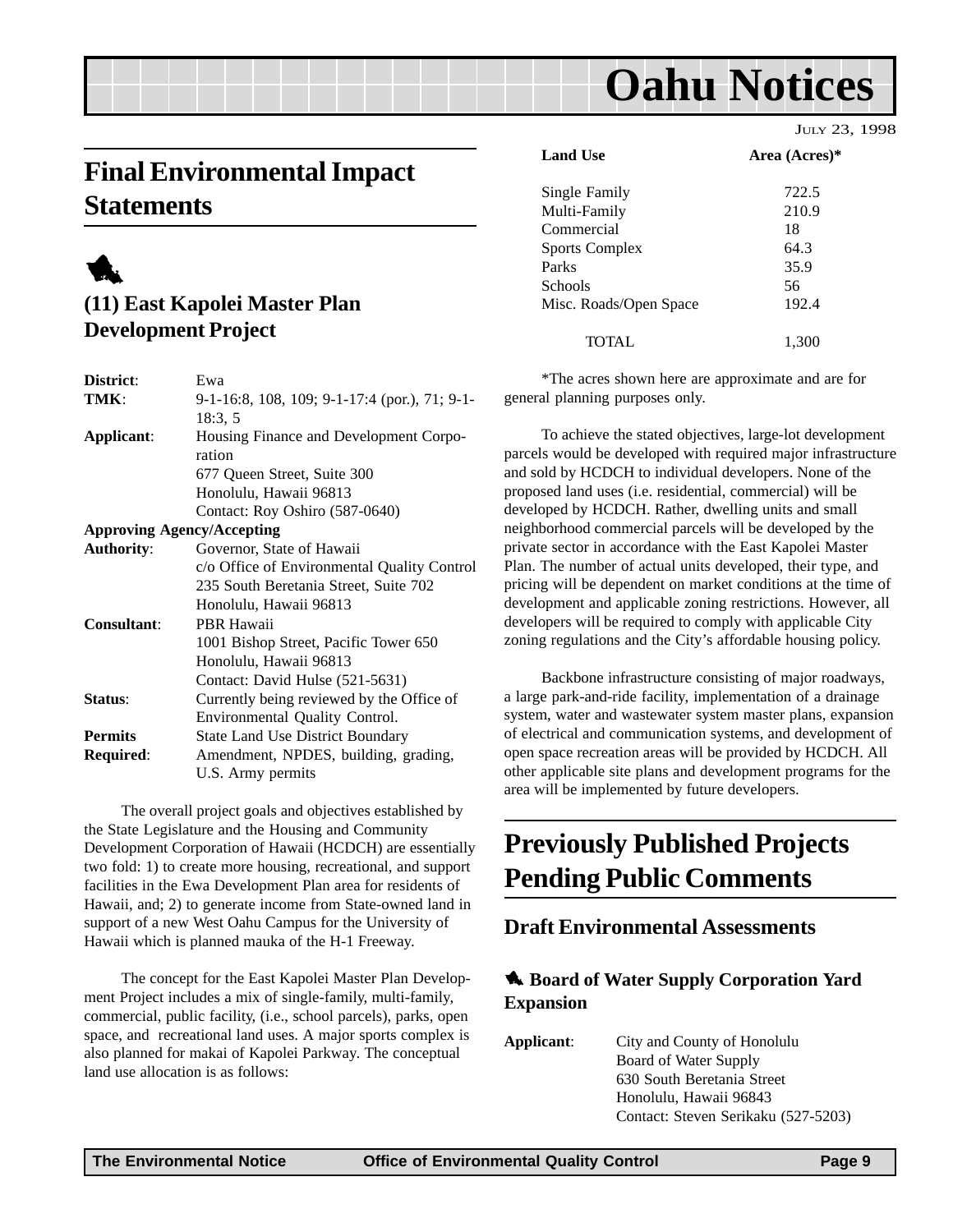#### <span id="page-9-0"></span>JULY 23, 1998

#### **Approving Agency/Accepting**

**Authority**: City and County of Honolulu Board of Water Supply 630 South Beretania Street Honolulu, Hawaii 96843 Contact: Brooks Yuen (527-6161)

**Public Comment**

**Deadline**: August 7, 1998

#### 1 **Kalaheo Avenue Reconstructed Sewer Project**

**Applicant**: City and County of Honolulu Department of Wastewater Management 650 South King Street Honolulu, Hawaii 96813 Contact: Glenn Okita (527-5829) **Approving Agency/Accepting**

**Authority**: Same as above. **Public Comment Deadline**: August 7, 1998

#### $\triangle$  **Kaneohe Wastewater Preliminary Treatment Facility Modifications Phase IIIA**

**Applicant**: City and County of Honolulu Department of Wastewater Management 650 South King Street Honolulu, Hawaii 96813 Contact: Stephanie Dodge (527-6865) **Approving Agency/Accepting Authority**: Same as above. **Public Comment Deadline**: August 7, 1998

#### **1. Manoa Chinese Cemetery Dance School**

**Applicant**: Lin Yee Chung Association 3430 East Manoa Road Honolulu, Hawaii 96822

#### **Approving Agency/Accepting**

**Authority:** City and County of Honolu Department of Land Utiliz 650 South King Street, 7th Honolulu, Hawaii 96813 Contact: Joan Takano (527

#### **Public Comment**

**Deadline**: August 7, 1998

#### **Draft Environmental Impact Statements**

## **1** Kamoku-Pukele 138-kV Transmission Line

**Project Applicant**: Hawaiian Electric Company P.O. Box 2750 Honolulu, Hawaii 96840-0001 Contact: Mr. Kerstan Wong (543-7059) **Approving Agency/Accepting Authority**: Department of Land and Natural Resources Office of Conservation and Environmental Affairs 1151 Punchbowl Street Honolulu, Hawaii 96813 Contact: Sam Lemmo (587-0381) **Public Comment**

**Deadline**: August 7, 1998

#### 1 **Honolulu Block J Redevelopment Project**

| Applicant:                        | City and County of Honolulu         |
|-----------------------------------|-------------------------------------|
|                                   | Department of Housing and Community |
|                                   | Development                         |
|                                   | 650 South King Street               |
|                                   | Honolulu, Hawaii 96813              |
|                                   | Contact: Keith Ishida (527-5092)    |
| <b>Approving Agency/Accepting</b> |                                     |
| <b>Authority:</b>                 | City and County of Honolulu         |
|                                   | <b>Planning Department</b>          |
|                                   | 650 South King Street               |
|                                   | Honolulu, Hawaii 96813              |

Contact: Patrick Onishi (523-4713)

#### **Public Comment**

**Deadline**: August 24, 1998

#### **Final Environmental Impact Statements**

#### 1 **Kakaako Makai Area Plan (Supplemental)**

| ılu     | Applicant:        | Hawaii Community Development Authority      |
|---------|-------------------|---------------------------------------------|
| ation   |                   | 677 Ala Moana Boulevard, Suite 1001         |
| Floor   |                   | Honolulu, Hawaii 96813                      |
|         |                   | Contact: Jan Yokota (587-2870)              |
| $-5038$ |                   | <b>Approving Agency/Accepting</b>           |
|         | <b>Authority:</b> | Governor, State of Hawaii                   |
|         |                   | c/o Office of Environmental Quality Control |
|         |                   | 235 South Beretania Street                  |
|         |                   | Honolulu, Hawaii 96813                      |
|         | Status:           | FEIS currently being reviewed by the Office |
|         |                   | of Environmental Quality Control.           |

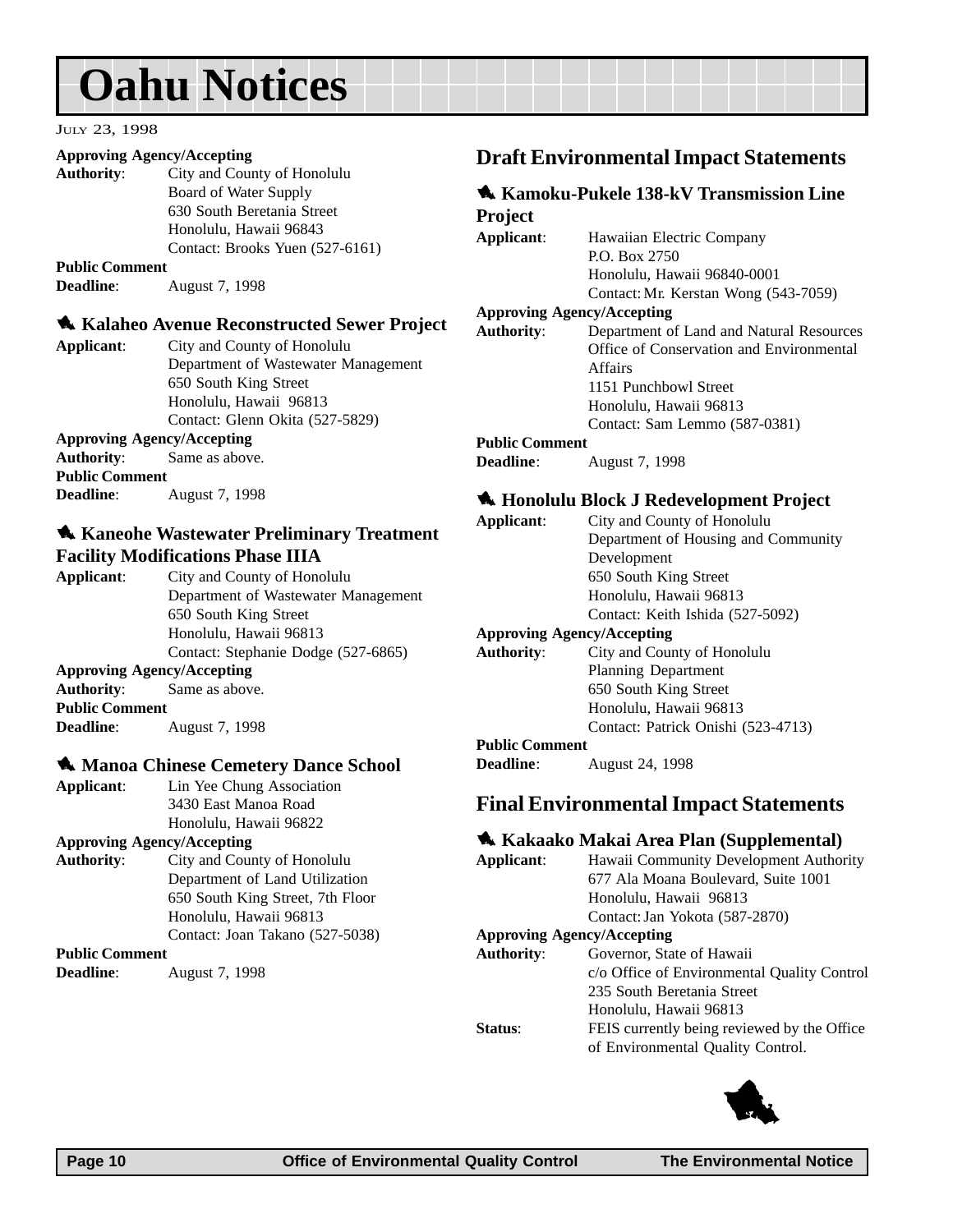## **Maui Notices**

JULY 23, 1998

## <span id="page-10-0"></span>**Final Environmental Assessments/FONSI**

## $\blacklozenge$

### **(1) Lahaina Visitor Center**

| District:               | Lahaina                                |
|-------------------------|----------------------------------------|
| TMK:                    | $4-6-01:7$ and 10                      |
| Applicant:              | Lahaina Town Action Committee          |
|                         | 120 Dickenson                          |
|                         | Lahaina, Hawaii 96761                  |
|                         | Contact: Theo Morrison (667-9175)      |
|                         | <b>Approving Agency/Accepting</b>      |
| <b>Authority:</b>       | County of Maui                         |
|                         | Department of Management               |
|                         | 200 South High Street                  |
|                         | Wailuku, Hawaii 96732                  |
|                         | Contact: Richard Haake (243-7855)      |
| <b>Consultant:</b>      | Uwe Schulz (661-8317)                  |
|                         | 1022 Front Street                      |
|                         | Lahaina, Hawaii 96761                  |
| <b>Public Challenge</b> |                                        |
| Deadline:               | August 24, 1998                        |
| Status:                 | FEA/FONSI issued, project may proceed. |
| <b>Permits</b>          | SMA Use permit, Maui County Historic   |
|                         |                                        |

**1**

**Required**: District approval

The applicant is proposing the construction of the Lahaina Visitor Center/Restroom Complex. The proposed project will consist of an open air patio surrounded by a Visitor Information Pavilion and a Restroom Pavilion. The Visitor Information Pavilion will measure approximately 1440 square feet and the Restroom Pavilion will measure approximately 612 square feet. Both structures will be singlestory. The Visitor Information Pavilion will include a retail area and office space for the Lahaina Town Action Committee. The Restroom Pavilion will include a women's restroom facility consisting of six (6) water closets and two (2) lavatories as well as a men's restroom facility which will consist of two (2) urinals, two (2) water closets, and two (2) lavatories. The "park-like" open air patio between the buildings will include park benches and landscape improvements. Landscape improvements will also be installed along the Front Street sidewalk.

The exterior building materials will be very similar to the Historic Baldwin House across the street and the Lahaina Library located immediately adjacent to the project site. The

roof will be a simulated wood shake material and the walls will receive a cement plaster finish.

The proposed Visitor Center will continue to stock all visitor publications, event flyers, and historical brochures. The retail area will offer merchandise for sale which promotes Lahaina Town and will allow the Lahaina Visitor Center to be self sustaining.

## **Previously Published Projects Pending Public Comments**

### **Draft Environmental Assessments**

### 3 **Makena Resort Roadway & Utility Infrastructure Improvements**

| Applicant:                        | Makena Resort Corporation           |
|-----------------------------------|-------------------------------------|
|                                   | 5415 Makena Alanui                  |
|                                   | Makena, Hawaii 96753                |
|                                   | Contact: Roy Figueiroa (879-4455)   |
| <b>Approving Agency/Accepting</b> |                                     |
| <b>Authority:</b>                 | County of Maui                      |
|                                   | Department of Planning              |
|                                   | 250 South High Street               |
|                                   | Wailuku, Hawaii 96793               |
|                                   | Contact: Clayton Yoshida (243-7735) |
| <b>Public Comment</b>             |                                     |
| <b>Deadline:</b>                  | August 7, 1998                      |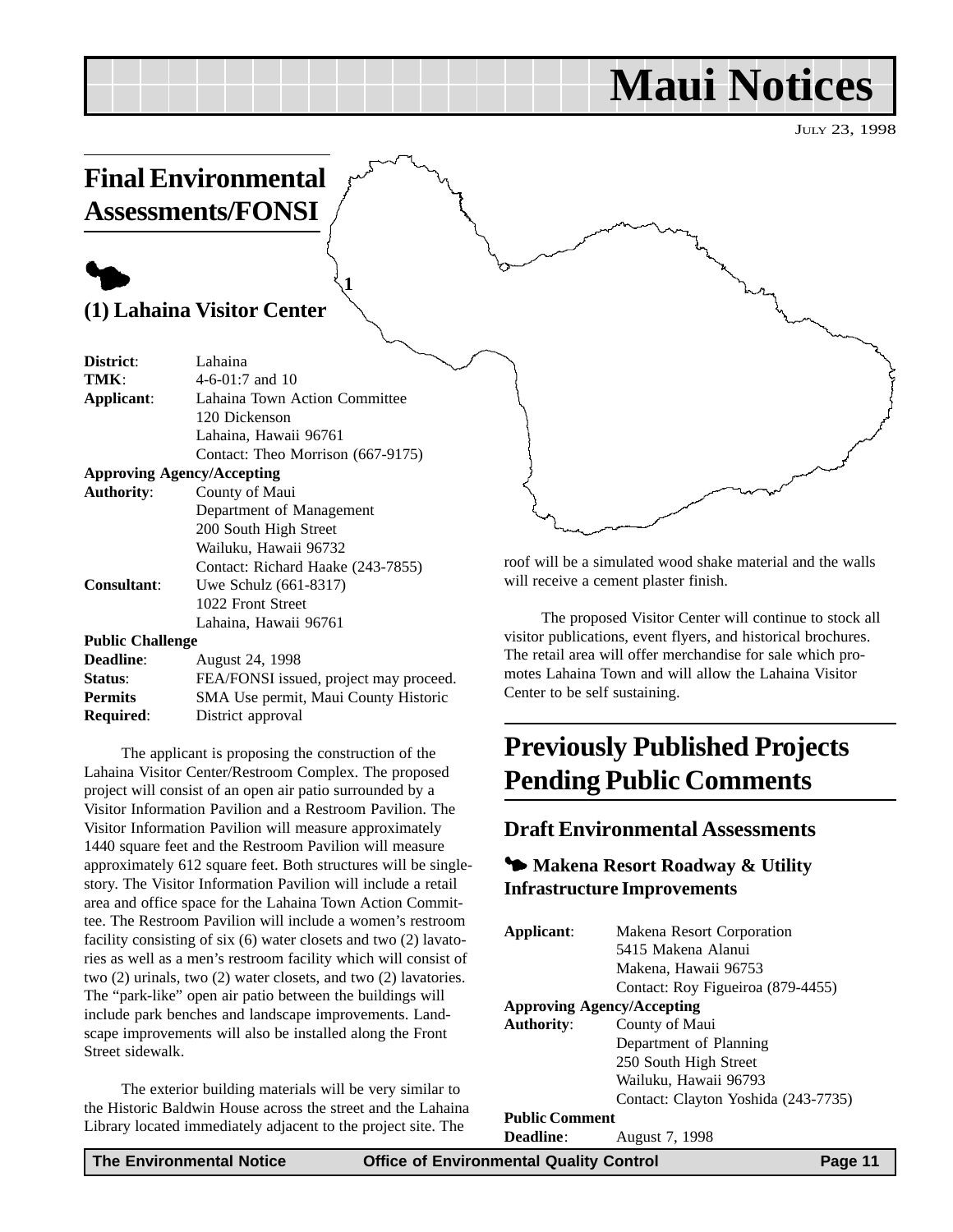## <span id="page-11-0"></span>**Hawaii Notices**

JULY 23, 1998

## **Draft Environmental Assessments**

## $\blacktriangleright$ **(1) Hookena Beach Park Improvement Project**

| District:         | South Kona                         |
|-------------------|------------------------------------|
| TMK:              | 8-6-13:20-25 & 47                  |
| Applicant:        | County of Hawaii                   |
|                   | Department of Parks and Recreation |
|                   | 25 Aupuni Street, Room 210         |
|                   | Hilo, Hawaii 96720                 |
|                   | Contact: Glenn Miyao (961-8311)    |
|                   | <b>Approving Agency/Accepting</b>  |
| <b>Authority:</b> | County of Hawaii                   |
|                   | Department of Parks and Recreation |
|                   | 25 Aupuni Street, Room 210         |
|                   | Hilo, Hawaii 96720                 |
|                   | Contact: Glenn Miyao (961-8311)    |

**Consultant**: Brian Nishimura (935-7692)

approximately 550 square feet and will include a small storage room.Two (2) outside shower heads will be provided along the southern wall of the restroom facility.

**3**

**2**

**1**

**4**

#### The septic system will consist of one (1) concrete circular septic tank, twenty-six (26) lineal feet of six (6) inch P.V.C. sewerline and a leaching bed with an area of approximately one thousand seven hundred (1,700) square feet. The septic tank will have a diameter of six (6) feet, depth of six (6) feet and a capacity of one thousand forty-two (1,042) gallons. The leaching bed will be excavated to a depth of approximately six (6) feet and will contain a three (3) foot bottom layer of one (1) inch minus cinder, a one (1) foot layer of one half (1/2) inch to three fourth (3/4) inch drain rock and two (2) feet of planter material topped with grass upon completion.

The proposed project has an estimated cost of \$350,000 and will be completed within one (1) year from the date of receiving all necessary permit approvals.

### **Public Comment**

**Deadline**: August 24, 1998 **Status:** DEA First Notice pending public comment. Address comments to the applicant with copies to the consultant and OEQC. **Permits**

101 Aupuni Street, #217 Hilo, Hawaii 96720

**Required**: CDUP, SMA

The Department of Parks and Recreation (P&R), County of Hawaii, is proposing to construct a new restroom facility and related improvements at the Hookena Beach Park situated at Kauhako, South Kona, Hawaii. Other improvements will include construction of accessible pathways, selective clearing of the property for park use and conversion of the existing restroom facility to a pavilion.

The new restroom facility will have two (2) waterclosets and one (1) lavatory for women and one (1) watercloset, one (1) urinal and one (1) lavatory for men. The building will have CMU walls with corrugated metal roofing over light gauge steel framing and will be constructed to meet Americans with Disabilities Act Accessibility Guidelines (ADAAG). The new restroom facility will have an area of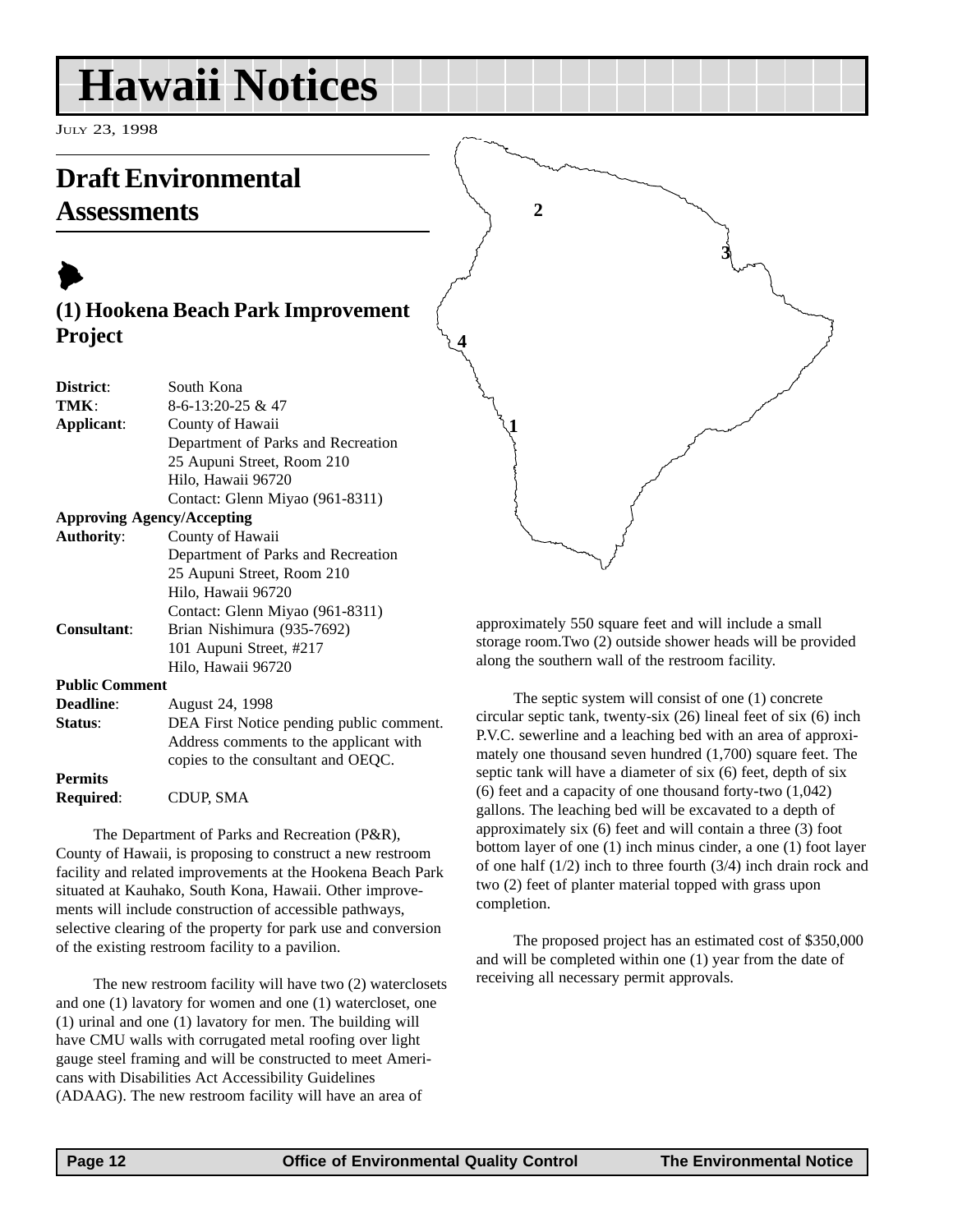## **Hawaii Notices**

JULY 23, 1998

## <span id="page-12-0"></span>**Final Environmental Assessments/Findings of No Significant Impacts (FONSI)**

## $\blacktriangleright$

## **(2) Kamuela Congregation of Jehovah's Witnesses Direct Lease of State Land**

| South Kohala                             |
|------------------------------------------|
| $6 - 6 - 01:11$                          |
| Kamuela Congregation of Jehovah's        |
| Witnesses                                |
| P.O. Box 2199                            |
| Kamuela, Hawaii 96743                    |
| Contact: Rick Kamimura (889-5904)        |
|                                          |
| Department of Land and Natural Resources |
| P.O. Box 936                             |
| Hilo, Hawaii 96721-0936                  |
| Contact: Charlene Unoki (974-6203)       |
| <b>Public Challenge</b>                  |
| August 24, 1998                          |
| FEA/FONSI issued, project may proceed.   |
|                                          |
|                                          |
|                                          |

The applicant is requesting a direct lease of government lands for the purpose of constructing a new Kingdom Hall (Church) to serve the Waimea Community. The applicant's lease on their present site is expiring and will not be extended.

## $\blacktriangleright$

### **(3) Lucien Single Family Residence**

| District:  |
|------------|
| TMK:       |
| Applicant: |

**South Hilo TMK**: 2-7-08:03 **Applicant**: Kent T. Lucien 2038 Ualakua Street Honolulu, Hawaii 96822 Contact: Kent T. Lucien (544-6130)

|                         | <b>Approving Agency/Accepting</b>         |
|-------------------------|-------------------------------------------|
| Authority:              | Department of Land and Natural Resources, |
|                         | Land Division                             |
|                         | P.O. Box 621                              |
|                         | Honolulu, Hawaii 96809                    |
|                         | Contact: Lauren Tanaka (587-0385)         |
| Consultant:             | <b>PBR Hawaii</b>                         |
|                         | 101 Aupuni St., Suite 310                 |
|                         | Hilo, Hawaii 96720                        |
|                         | Contact: James M. Leonard (961-3333)      |
| <b>Public Challenge</b> |                                           |
| Deadline:               | <b>August 24, 1998</b>                    |
| Status:                 | FEA/FONSI issued, project may proceed.    |
| <b>Permits</b>          |                                           |
| <b>Required:</b>        | IIA                                       |

The applicant and property owner, Mr. Kent Lucien, proposes to construct a single-family residence and associated utility and landscape improvements on approximately 15.6 acres of coastal property located at Papaikou, South Hilo, Hawaii. The single story three bedroom residence would be approximately 3,140 square feet in size including a garage and covered lanai. The project site is within the County Special Management Area (SMA) and the State Conservation District, Resource Subzone.

## **Final Environmental Impact Statements**



## **(4) Kealakehe Parkway From Mamalahoa Highway to Queen Kaahumanu Highway**

| District:                         | North Kona                                  |
|-----------------------------------|---------------------------------------------|
| TMK:                              | 7-4-2:8; 7-4-6:12; 7-4-8:47, 5, 60, 13, 17  |
| Applicant:                        | Department of Transportation                |
|                                   | <b>Highways Division</b>                    |
|                                   | 600 Kapiolani Boulevard, Suite 304          |
|                                   | Honolulu, Hawaii 96813                      |
|                                   | Contact: Ronald Tsuzuki (587-1830)          |
| <b>Approving Agency/Accepting</b> |                                             |
| <b>Authority:</b>                 | Governor, State of Hawaii                   |
|                                   | c/o Office of Environmental Quality Control |
|                                   | 235 South Beretania Street, Suite 702       |
|                                   | Honolulu, Hawaii 96813                      |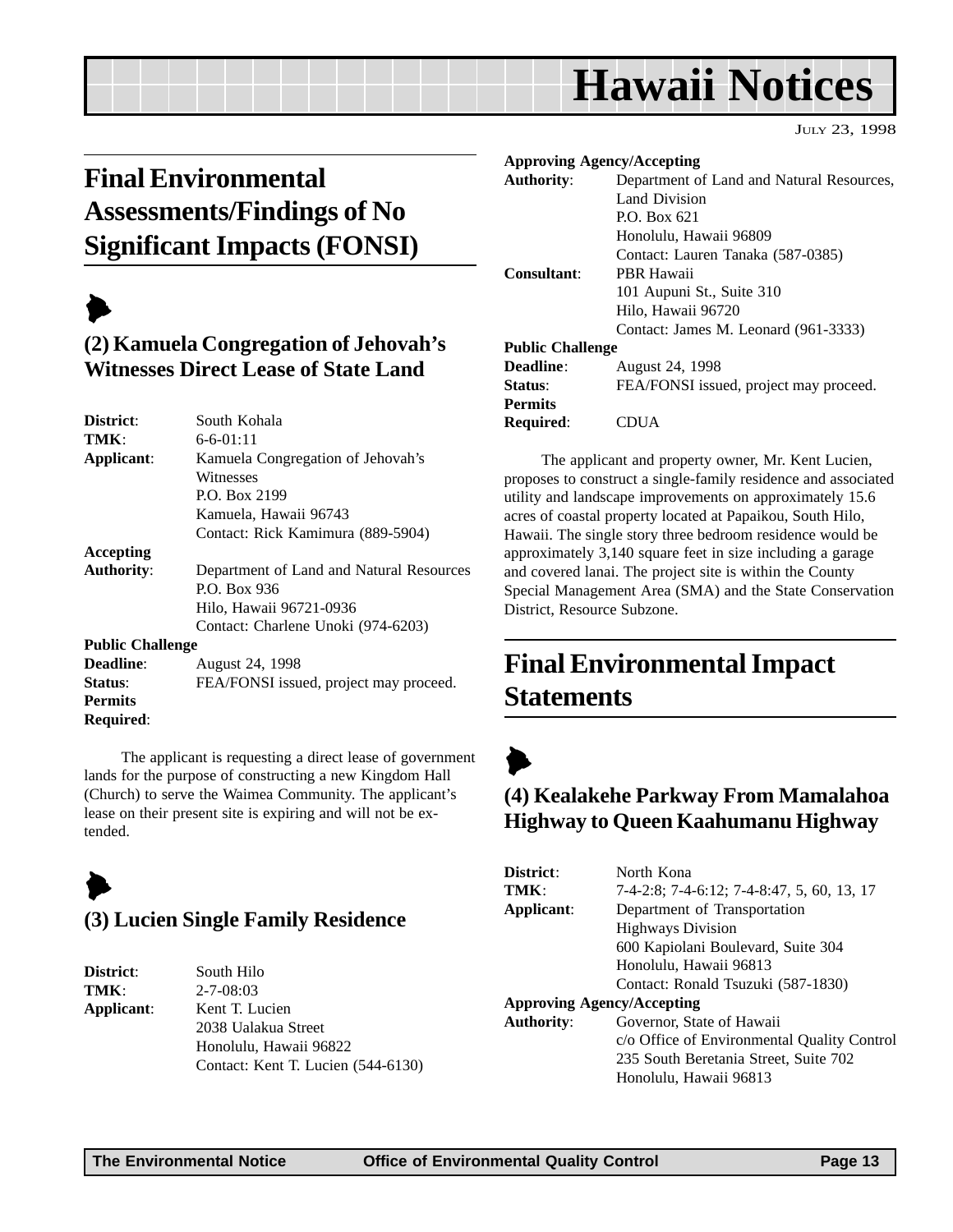## <span id="page-13-0"></span>**Hawaii Notices**

#### JULY 23, 1998

| <b>Consultant:</b> | Parsons Brinckerhoff Quade & Douglas,    |
|--------------------|------------------------------------------|
|                    | Inc.                                     |
|                    | Pacific Tower, Suite 3000                |
|                    | 1001 Bishop Street                       |
|                    | Honolulu, Hawaii 96813                   |
|                    | Contact: David Atkin (531-7094)          |
| Status:            | FEIS is currently being reviewed by the  |
|                    | Office of Environmental Quality Control. |
| <b>Permits</b>     | NPDES, noise, grading, grubbing,         |
| <b>Required:</b>   | stockpiling, excavation permits          |

The Highways Division of the State of Hawaii Department of Transportation (SDOT) and the Federal Highway Administration (FHWA) are proposing the construction of a new, four-lane urban arterial in the North Kona District of Hawaii County, Hawaii. The proposed roadway would extend east (mauka) from the Housing and Community Development Corporation of Hawaii planned community, the Villages of La'i 'Opua, and terminate at Mamalahoa Highway. The roadway system within the Villages of La'i 'Opua includes an existing portion of Kealakehe Parkway that connects to Queen Kaahumanu Highway. The proposed roadway would continue east (mauka) and terminate at Mamalahoa Highway. Upon completion, the entire Kealakehe Parkway would extend east (mauka) from the intersection of Queen Kaahumanu Highway and Honokohau Harbor Road to a point near the intersection of Mamalahoa Highway and Old Mamalahoa Highway.

The proposed project would consist of four elements:

· A four-lane urban arterial highway constructed between Mamalahoa Highway and the portion of Kealakehe Parkway within the Villages of La'i 'Opua. A preferred alternative was identified among a total of 14 different alignments. The preferred alternative (Alternative 11) and Alternative 10 are addressed in detail in the Final EIS. The other alternatives were eliminated in a screening analysis performed prior to the Draft EIS.

· The existing and future intersections of Palani Road, Old Mamalahoa Highway, Mamalahoa Highway and Kealakehe Parkway will be improved.

· The intersection of Queen Kaahumanu Highway and Kealakehe Parkway will be improved.

· A road at the eastern (mauka) terminus of Kealakehe Parkway will be constructed and used to maintain traffic flow during the construction of the eastern (mauka) terminus of the project. After completion of the project, portions of the detour road will remain to provide access to a small number of existing residential units.

The Final EIS identifies and assesses the environmental and social impacts that could result from the completion of Kealakehe Parkway. It also includes agency and public comments on the Draft EIS, and responses to written comments and oral comments received at the project's public hearing. SDOT and FHWA identified Alternative 11 as the preferred alternative after considering the results of environmental studies, and comments on the Draft EIS.

## **Previously Published Projects Pending Public Comments**

### **Draft Environmental Assessments**

#### 6 **Alec Keith Property**

| Applicant:            | Mr. & Mrs. Alec Keith                  |
|-----------------------|----------------------------------------|
|                       | 269 Kuikahi Street                     |
|                       | Hilo, Hawaii 96720                     |
|                       | <b>Approving Agency/Accepting</b>      |
| Authority:            | County of Hawaii, Planning Department  |
|                       | 25 Aupuni Street, Room 109             |
|                       | Hilo, Hawaii 96720                     |
|                       | Contact: Susan Gagorik or Alice Kawaha |
|                       | $(961 - 8288)$                         |
| <b>Public Comment</b> |                                        |
| <b>Deadline:</b>      | August 7, 1998                         |
|                       |                                        |

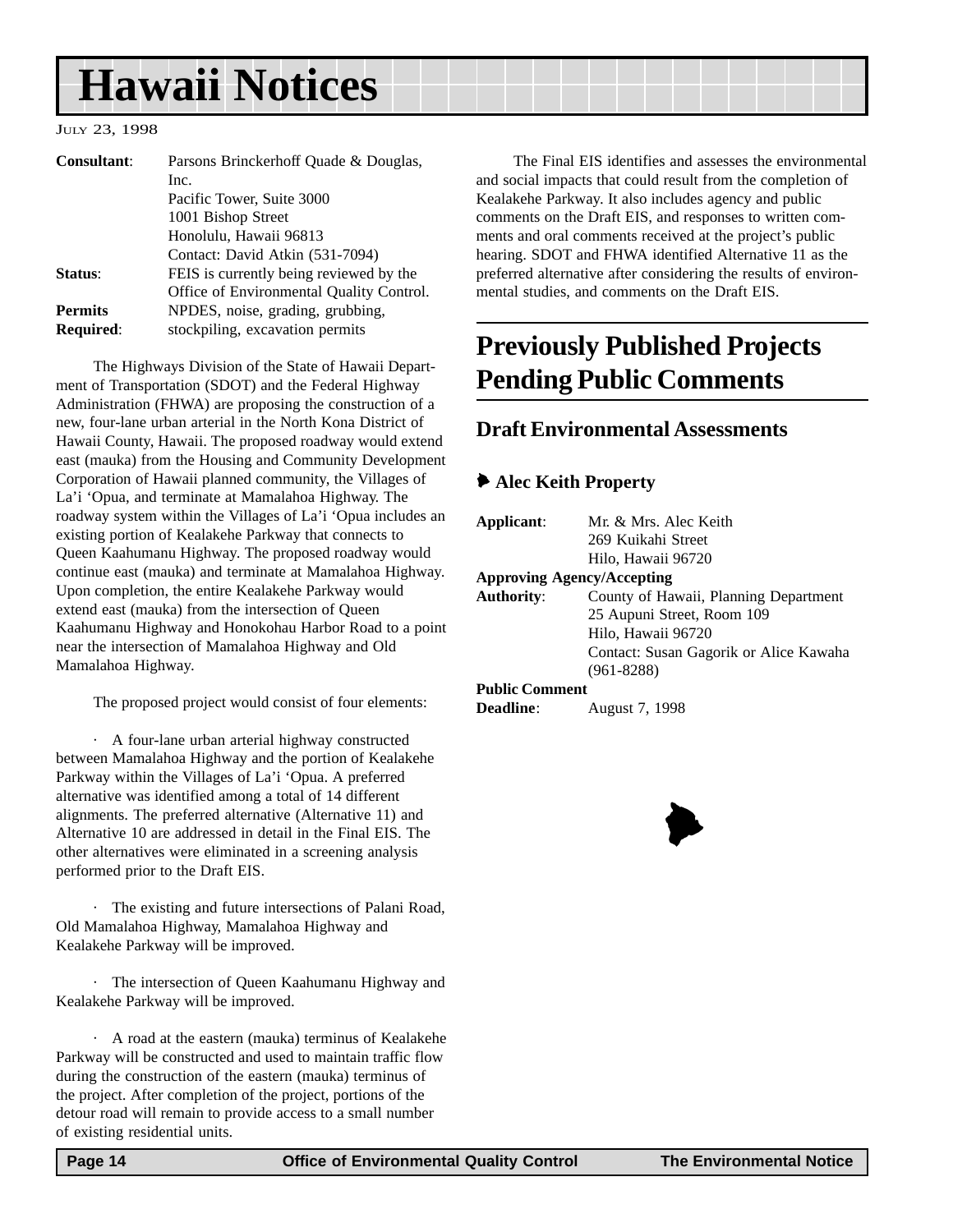## **Kauai Notices**

**1**

JULY 23, 1998

## <span id="page-14-0"></span>**Draft Environmental Assessments**

## $\bullet$ **(1) Hanalei River Streamgage Relocation**

| District:                         | Hanalei                                  |
|-----------------------------------|------------------------------------------|
| TMK:                              | 5-4-02:16, 31                            |
| Applicant:                        | U.S. Geological Survey                   |
|                                   | 677 Ala Moana Boulevard, #415            |
|                                   | Honolulu, Hawaii 96813                   |
|                                   | Contact: Barry Hill (522-8290)           |
| <b>Approving Agency/Accepting</b> |                                          |
| <b>Authority:</b>                 | Department of Land and Natural Resources |
|                                   | Land Division                            |
|                                   | P.O. Box 621                             |
|                                   | Honolulu, Hawaii 96809                   |
|                                   | Contact: Tom Eisen (587-0386)            |
| <b>Public Comment</b>             |                                          |

| August 24, 1998                             |
|---------------------------------------------|
| DEA First Notice pending public comment.    |
| Address comments to the applicant with      |
| copies to the approving agency or accepting |
| authority and OEQC.                         |
| Army permit; Sec. 401 water quality         |
| certification; stream channel alteration    |
|                                             |

The U.S. Geological Survey (USGS) has operated a streamgage on the Hanalei River continuously since 1962. During a flood in November, 1995, the river bypassed the streamgage and cut a new channel. Presently, about one-third of the river's flow is diverted into this new bypass channel. The existing gage is therefore of limited use in determining the total flow of the river. The USGS proposes to relocate the streamgage to a site approximately 3,000 feet upstream of the present location so that the entire flow of the river can be measured.

The proposed gage would be similar to the existing gage, which uses a gas-feed pressure transducer sensing system. Structures would include a fiberglass or aluminum gage house on the left bank of the river, a metal conduit for the gas (nitrogen) line leading from the gage house to the river, a concrete anchor for the gas orifice and outside staff plate at the streambank, a crest-stage gage consisting of a 2-

inch metal pipe installed vertically along the streambank and set into concrete, and a cableway for high-flow measurements anchored on the right bank to a large mango tree and anchored on the left bank to an A-frame truss with a backstay set in concrete. A trail about 300 feet in length would be needed to connect the streamgage to the existing trail used by hikers and hunters.

Most of the work would be done by hand. Chain saws, gas generators, and power saws and drills would be needed for short periods during construction. Helicopter sling loads would be necessary to deliver concrete. Excavation within the channel would total approximately one cubic yard to allow pouring of concrete anchors for the gas orifice and crest-stage gage.

Construction would require roughly one month. The strearngage is intended to be operated for at least 10 years. The streamgage would be visited bimonthly for streamflow measurements and maintenance.

**2, 3**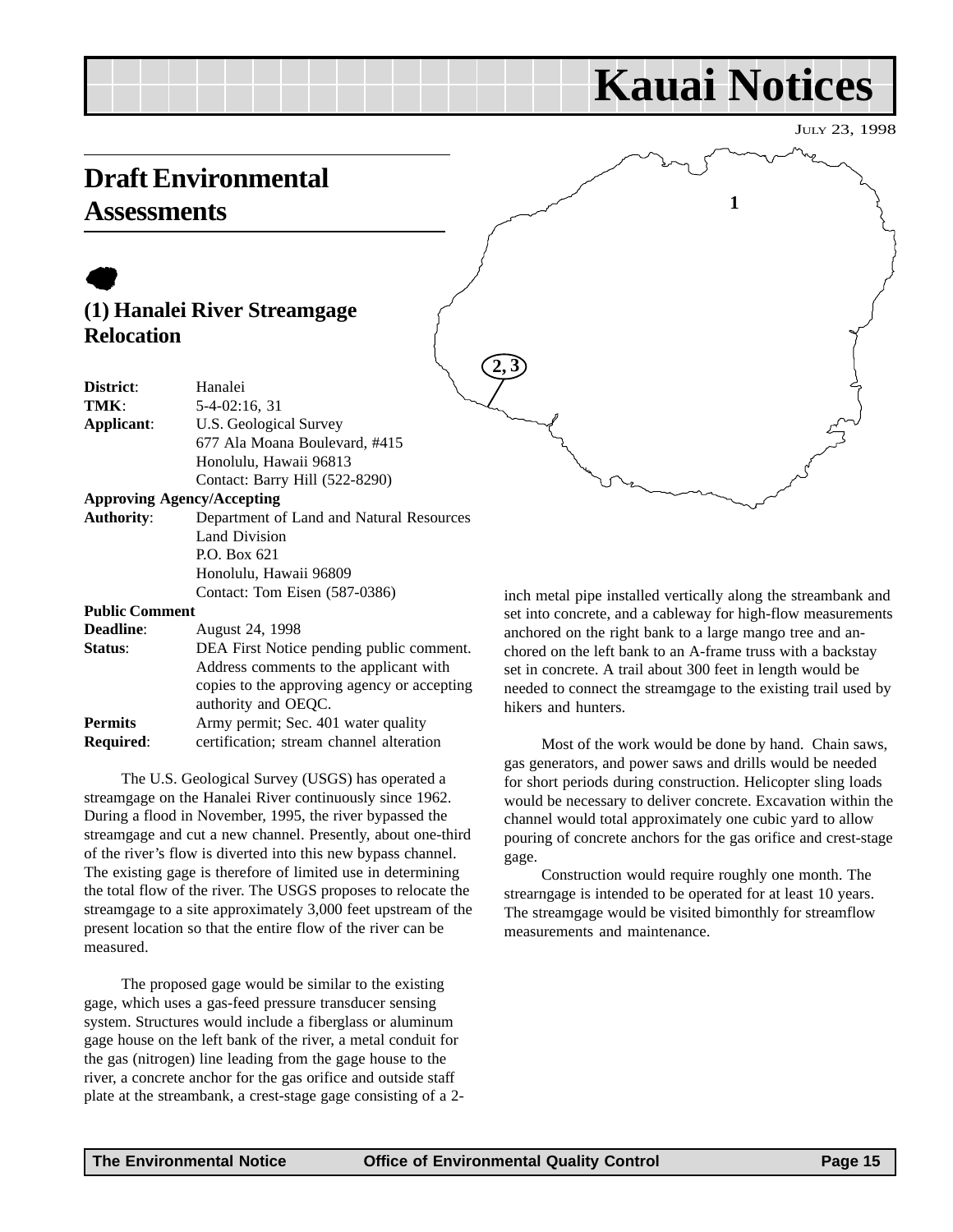## <span id="page-15-0"></span>**Kauai Notices**

JULY 23, 1998

## **Final Environmental Assessments/Findings of No Significant Impacts (FONSI)**

## $\bullet$

## **(2) Kikiaola Beach Sand Nourishment**

| District:                         | Waimea                                   |
|-----------------------------------|------------------------------------------|
| TMK:                              | Adjacent to 1-2-13:35, 34, 31            |
| Applicant:                        | Ronald Beckenfeld                        |
|                                   | 4470 Mamo Road                           |
|                                   | Kekaha, Hawaii 96752                     |
| <b>Approving Agency/Accepting</b> |                                          |
| <b>Authority:</b>                 | Department of Land and Natural Resources |
|                                   | 1151 Punchbowl Street, Room 130          |
|                                   | Honolulu, Hawaii 96813                   |
|                                   | Contact: Sam Lemmo (587-0381)            |
| <b>Consultant:</b>                | Warren Bucher (531-3017)                 |
|                                   | Oceanit Coastal Corporation              |
|                                   | 1100 Alakea                              |
|                                   | Honolulu, Hawaii 96813                   |
| <b>Public Challenge</b>           |                                          |
| <b>Deadline:</b>                  | August 24, 1998                          |
| Status:                           | FEA/FONSI issued, project may proceed.   |
| <b>Permits</b>                    |                                          |
| <b>Required:</b>                  | Shoreline setback variance, CDUP         |
|                                   |                                          |

Oceanit Coastal Corporation, on behalf of Mr. Ronald Beckenfeld, proposes to place sand in the beachfront area of three (3) lots to control severe erosion. One of the properties eroded 20 feet in the winter of 1997-98 and embankments on the properties will collapse if more high waves occur. A minimum of 6,900 cubic yards of sand will be required to stabilize the beach with some additional sand to be added over the next few years. The Department of Land and Natural Resources, Division of Boating and Ocean Recreation has offered an initial volume of 3,800 cubic yards of sand that is currently trapped inside Kikiaola Small Boat Harbor. The sand is restricting boat operations and needs to be removed. The landowner will transport the sand at no cost to the State.

Sand, which has been trapped in the harbor would normally move in the Kekaha direction. This proposal involves mechanical removal and movement of material (bypassing) to the downdrift side of the harbor.

The project has been coordinated with the Kauai County Planning Department which is processing a permit for activities within the Shoreline Setback Area and with the DLNR which is expediting a Conservation District Use Application for the project.

The project is located at Kikiaola Beach in the vicinity of 4470 Mamo Road, Kekaha, Kauai.



## **(3) Kikiaola Light Draft Harbor Navigation Improvements**

| District:                         | Waimea                                   |  |  |  |
|-----------------------------------|------------------------------------------|--|--|--|
| TMK:                              | 1-2-06: parcels 3, 17                    |  |  |  |
| Applicant:                        | Department of Land and Natural Resources |  |  |  |
|                                   | Division of Boating and Ocean Recreation |  |  |  |
|                                   | 33 Queen Street, Suite 300               |  |  |  |
|                                   | Honolulu, Hawaii 96813                   |  |  |  |
|                                   | Contact: Manuel Emiliano (587-0122)      |  |  |  |
|                                   | and                                      |  |  |  |
|                                   | U.S. Army Corps of Engineers             |  |  |  |
|                                   | Honolulu Engineer District               |  |  |  |
|                                   | Building 230, CEPOH-ED-CP                |  |  |  |
|                                   | Fort Shafter, Hawaii 96858-5440          |  |  |  |
|                                   | Contact: Robert Moncrief (438-7007)      |  |  |  |
| <b>Approving Agency/Accepting</b> |                                          |  |  |  |
| <b>Authority:</b>                 | Department of Land and Natural Resources |  |  |  |
|                                   | Division of Boating and Ocean Recreation |  |  |  |
|                                   | 33 Queen Street, Suite 300               |  |  |  |
|                                   | Honolulu, Hawaii 96813                   |  |  |  |
|                                   | Contact: Manuel Emiliano (587-0122)      |  |  |  |
| <b>Public Challenge</b>           |                                          |  |  |  |
| Deadline:                         | August 24, 1998                          |  |  |  |
| Status:                           | FEA/FONSI issued, project may proceed.   |  |  |  |

 The U.S. Army Corps of Engineers, Honolulu District in cooperation with the State of Hawaii, Department of Land and Natural Resources (DLNR), project sponsor for this project, propose to construct navigation improvements at the existing light draft harbor at Kikiaola. The recommended plan was selected based on economic, social and environmental impacts and the needs and desires of the boating community and local sponsor. The recommended plan (Plan 1) is the National Economic Development (NED) Plan which maximizes net benefits and is the original authorized plan. The navigation improvements to be made under the recommended plan includes the modification and removal of existing breakwaters, dredging of an entrance and access channel and provides a berthing area for 45 boats. This study was accom-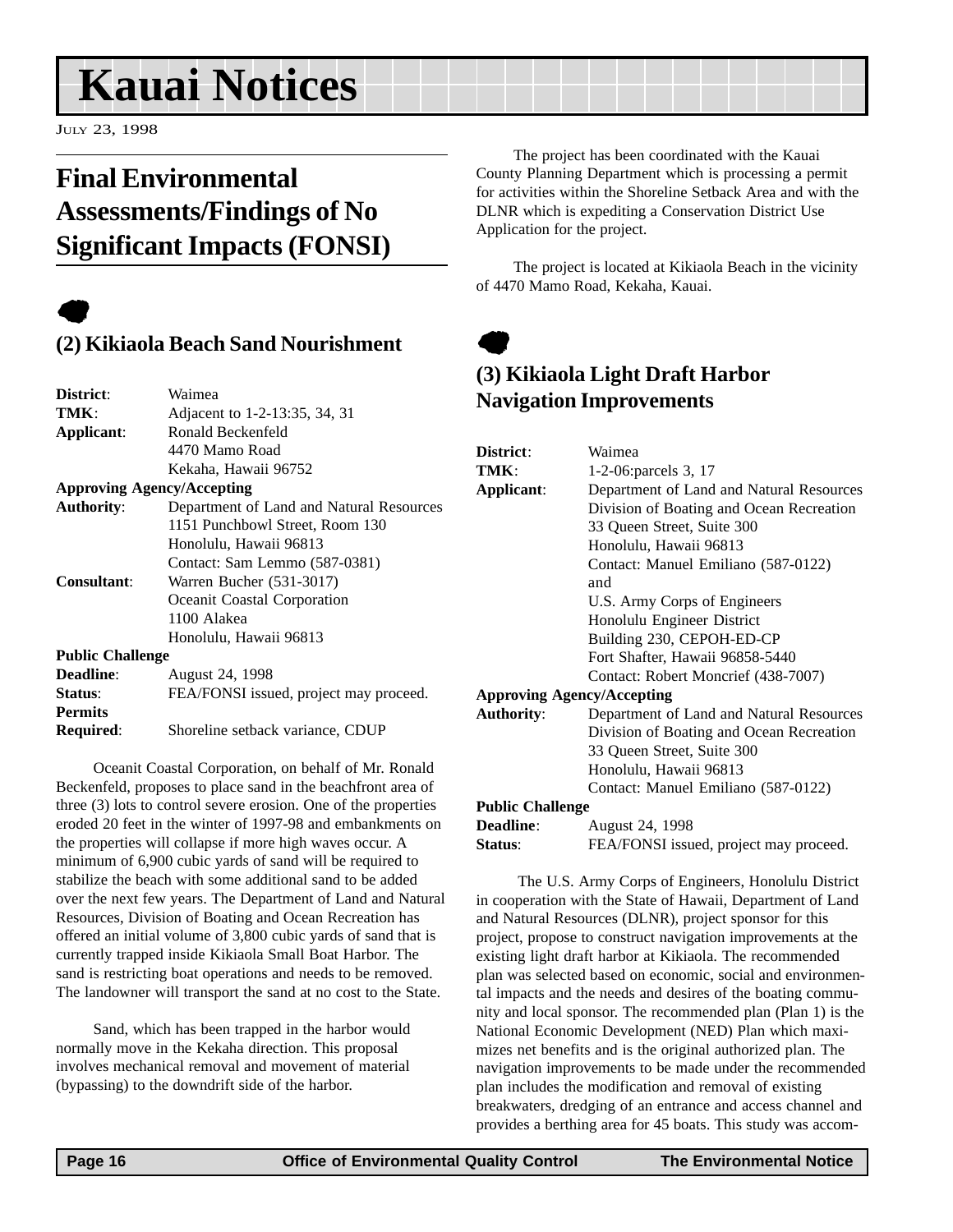<span id="page-16-0"></span>

JULY 23, 1998

plished under the authority of Section 101 of the River and Harbor Act of August 13, 1968 (Public Law 90-483).

A General Design Memorandum (GDM) and Final Environmental Impact Statement (EIS) was completed in September 1980 and approved by the Director of Civil Works in September 1981. Subsequently, construction priorities set forth by the State of Hawaii had been revised and Kikiaola Harbor was placed third on the State's scheduled list of projects. This project was put on hold for several years until June 1991 when a formal request was received from the State of Hawaii to initiate Preconstruction Engineering and Design (PED). Federal funding for the PED phase was appropriated for Fiscal Year 1994. This General Reevaluation Report (GRR) was prepared to determine whether continued Federal interest in harbor modifications is warranted based on a reevaluation of existing and new alternative plans.

Kikiaola Harbor is located along the southwest coast of the Island of Kauai. The harbor is approximately 1-mile southeast of Kekaha, 1.5 miles west of Waimea, and 8 miles northwest of Port Allen, the nearest light-draft vessel harbor. In the past and under current conditions, boaters and fishermen utilizing the existing State built harbor have and continue to experience hazardous navigation conditions. The shallow depths in the harbor basin and the entrance channel contribute directly to the navigational problems. As a result of the shallow depths in the entrance channel, steep wave fronts and breaking wave conditions are encountered by boaters several times a year. There have been numerous documented cases of vessels sustaining minor damages during transit within the harbor basin and channel.

Based on subsurface conditions from past boring logs, no blasting will be required during dredging operations. The dredging of the entrance and access channel and berthing area will consist mostly of loose silty sand and some basalt and coral limestone sand at the outer portion of the entrance channel. Since the basic harbor configuration and footprint of protective structures are essentially identical to the existing facility, only minimal impacts to the marine environment are anticipated. Dredging operations are expected to cause a temporary increase in turbidity, however, the contractor will be required to implement construction controls such as movable silt barriers around the dredging plant. The proposed disposal site for the initial dredged material will be on property adjacent to the existing harbor belonging to the Kikiaola Land Company.

As a mitigative measure to the construction and dredging of this project, a sand bypass program will be implemented by the project sponsor upon completion of this project. The sand bypass program includes the physical

relocation of sand (Sand Bypassing). Sand bypassing would be accomplished mechanically by removing material along the eastern shoreline (Accreted Shoreline) and placing it along the western shoreline (Eroded Shoreline) by dump truck and loader. It is estimated that approximately 16,000 CY of material will need to be moved every 4.5 years. It is anticipated that periodic sand bypassing will minimize future dredging requirements and mitigate and relieve the continual erosion process along the eastern shoreline.

The proposed navigation improvements under Plan 1 provides safe transit and haven for vessels through the harbor, minimizes initial dredging and future maintenance dredging requirements, minimizes environmental impacts and meets the needs and desires of the boating community. Plan 1 consists of:

 - Removing 150 feet from the existing outer east stub breakwater which extends into the proposed channel alignment.

 - Raising the east breakwater's crest elevation by four feet from Station 8+70 to Station 9+85 and three feet from Station 2+50 to Station 8+20.

 - Flattening the seaward slope of the east breakwater to one vertical on two horizontal from Station 8+70 to Station  $9 + 85.$ 

 - Removing and constructing an 85-foot long inner east stub breakwater.

 - Modifying 220 feet of the existing west breakwater by resetting the armor stone so that it is keyed and fitted from Station 3+80 to Station 6+00.

 - Dredging a 700-foot long entrance channel to a depth of 11 feet and varying in width from 105 to 205 feet with maneuvering area to facilitate a 90 degree right turn into the access channel.

 - Dredging a 320-foot long access channel to a depth of seven feet and varying in width from 70 to 105 feet.

## **Previously Published Projects Pending Public Comments**

### **Draft Environmental Assessments**

#### 7 **Waimea-Kekaha Water System**

**Applicant**: County of Kauai, Housing Agency 4193 Hardy Street Lihue, Hawaii 96766 Contact: Dennis Alkire (241-6814)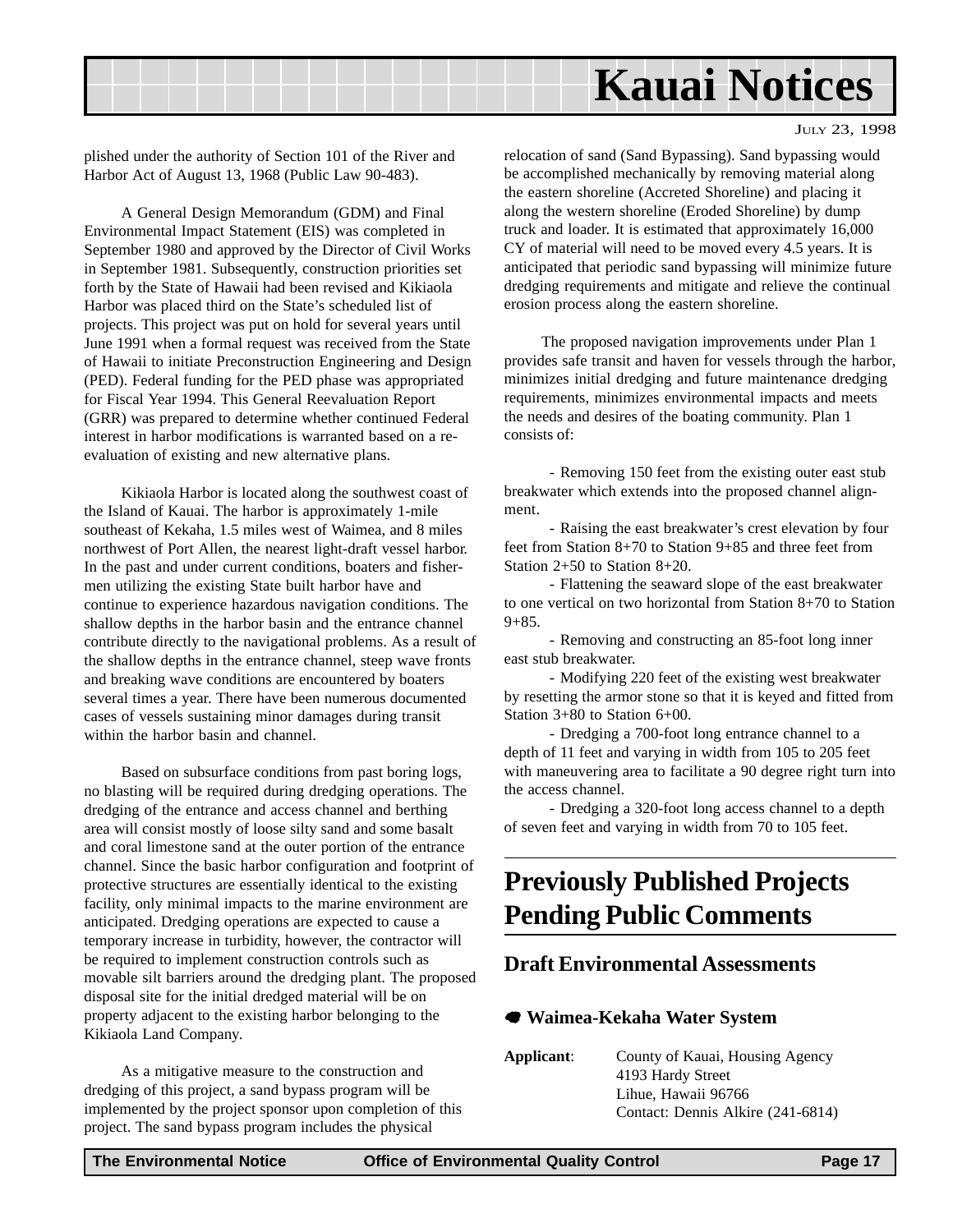## <span id="page-17-0"></span>**Kauai Notices**

JULY 23, 1998

**Approving Agency/Accepting Authority**: Same as above. **Public Comment Deadline**: August 7, 1998

### **Draft Environmental Impact Statements**

#### 7 **Kukui'ula Bay Resort**

- **Applicant**: Kukui'ula Development Company, Inc. 822 Bishop Street P.O. Box 3440 Honolulu, Hawaii 96801 Contact: William H. Campbell (525-6611) **Approving Agency/Accepting**
- **Authority**: County of Kauai Planning Department 4444 Rice Street, Suite 473 Lihue, Kauai, Hawaii 96766 Contact: Dee M. Crowell (241-6677)

### **Public Comment**

**Deadline**: August 7, 1998

#### 7 **Hanalei Middle School Site Selection Study**

| Applicant:        | Department of Accounting and General        |
|-------------------|---------------------------------------------|
|                   | <b>Services</b>                             |
|                   | 1151 Punchbowl Street, Room 430             |
|                   | Honolulu, Hawaii 96813                      |
|                   | Contact: Gary Chong (586-0487)              |
|                   | <b>Approving Agency/Accepting</b>           |
| <b>Authority:</b> | Governor, State of Hawaii                   |
|                   | c/o Office of Environmental Quality Control |
|                   | 235 South Beretania Street, Suite 702       |
|                   | Honolulu, Hawaii 96813                      |
|                   | <b>Public Comment</b>                       |
| <b>Deadline:</b>  | September 8, 1998                           |
|                   |                                             |



## **Conservation District Notices**

## **DEPARTMENTAL PERMITS**

Persons interested in commenting on the following Conservation District Use Application (Departmental Permit) must submit comments to the Department of Land and Natural Resources.

Also, anyone interested in receiving notification of determinations on Conservation District Use Applications (Departmental Permits) must submit requests to DLNR that include the following information:

1) Name and address of the requestor;

2) The departmental permit for which the requestor would like to receive notice of determination; and,

3) The date the notice was initially published in the Environmental Notice.

Both comments and requests for notification of determinations must be submitted to DLNR within thirty days from the initial date that the notice was published in the Environmental Notice.

Please send comments and requests to State of Hawaii, Department of Land and Natural Resources, Land Division, 1151 Punchbowl Street, Room 220, Honolulu, Hawaii 96813.

While DLNR will make every effort to notify those interested in the subject CDUA, it is not obligated to notify any person not strictly complying with the above requirements. For more information, please contact Tom Eisen at 587-0386.



### **Relocation of Hanalei River Streamgage**

| File No.:      | CDUA KA-2889 (Departmental Permit)                      |
|----------------|---------------------------------------------------------|
| Applicant:     | <b>U.S. Geological Survey</b>                           |
| Location:      | Hanalei, Kauai                                          |
| TMKs:          | 5-4-02:16 & 31, and 5-3-01:3                            |
|                | Proposed Action: Relocation of Hanalei River streamgage |
| 343. HRS       |                                                         |
| determination: | <b>Anticipated FONSI</b>                                |
| Contact:       | Barry Hill 522-8290 (Oahu)                              |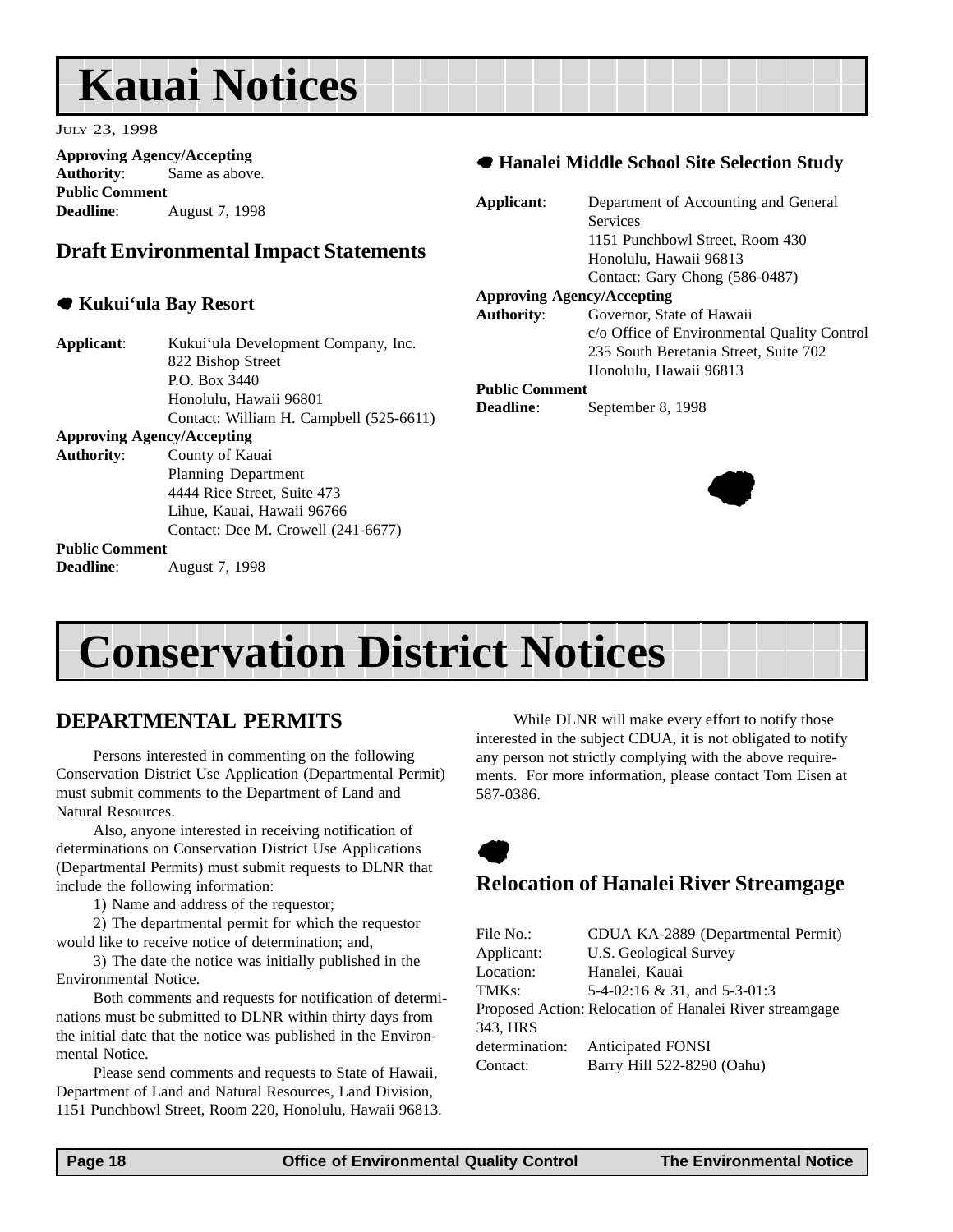<span id="page-18-0"></span>

| <b>Shoreline Notices</b> |  |
|--------------------------|--|
|--------------------------|--|

JULY 23, 1998

### **Shoreline Certification Applications**

Pursuant to §13-222-12, HAR the following shoreline certification applications are available for inspection at the DLNR District Land Offices on Kauai, Hawaii and Maui and at Room 220, 1151 Punchbowl St., Honolulu, Oahu (Tel: 587-0414). All comments shall be submitted in writing to the State Land Surveyor, 1151 Punchbowl Street, Room 210, Honolulu, HI 96813 and postmarked no later than fifteen (15) calendar days from the date of the public notice of the application.

| Case<br>No. | Date<br>Received                                                                       | Location<br>Applicant                                                                                                     |                                                                         | Tax Map<br>Key           |
|-------------|----------------------------------------------------------------------------------------|---------------------------------------------------------------------------------------------------------------------------|-------------------------------------------------------------------------|--------------------------|
| $0A-619$    | 07/09/98<br>Beach Reserve, Maunalua, Honolulu,<br>Oahu (not available, Honolulu, Oahu) |                                                                                                                           | ParEn, Inc. dba Park<br>Engineering for Bernice<br>Pauahi Bishop Estate | $3 - 9 - 02$ : Por<br>29 |
| $0A-679$    | 07/06/98                                                                               | Lot 116-A, Ld Ct App 772 as shown on<br>Map 37, Laie, Koolauloa, Oahu (55-321<br>C Kamehameha Highway)                    | Wesley Tengan for James<br>Stubenberg                                   | $5 - 5 - 02 : 77$        |
| $MA-197$    | 07/09/98                                                                               | Lot 35, Kuau Sunset Beach Lots, File<br>Plan 302, Makawao, Kula, Maui (55<br>Aleiki Place)                                | Akamai Land Surveying, Inc.<br>for Alan Kido                            | $2 - 6 - 11 : 11$        |
| $HA-197$    | 05/12/98                                                                               | Lot 5, Block 68, Hawaiian Parks<br>Subdiv., File Plan 691, Waiakahiula,<br>Puna, Hawaii (not available - Puna,<br>Hawaii) | Independent Hawaii Surveyors<br>for Calvin S. Babylon                   | $1 - 5 - 63:9$           |
| $HA-198$    | 05/01/98                                                                               | Lot 8, Block 68, Hawaiian Parks<br>Subdiv., File Plan 691, Waiakahiula,<br>Puna, Hawaii (not available - Puna,<br>Hawaii) | Indendepent Hawaii Surveyors<br>for Lawrence Dolan                      | $1 - 5 - 63 : 06$        |
| $HA-142$    | 07/06/98                                                                               | RP 3804, LCAw 7958, Ap 2 to<br>Keliinohokaha, Honalo, H. Kona, Hawaii<br>(not available - Kealakekua, Hawaii)             | Wes Thomas Associates for<br>Gary Brand                                 | $7 - 9 - 05 : 13$        |

### **Shoreline Certifications and Rejections**

Pursuant to §13-222-26, HAR the following shorelines have been certified or rejected by the DLNR. A person may appeal a certification or rejection to the BLNR, 1151 Punchbowl Street, Room 220, Honolulu, HI 96813, by requesting in writing a contested case hearing no later than twenty (20) calendar days from the date of public notice of certification or rejection.

| Case<br>No. | Date<br>Cert/Rej      | Location<br>Applicant                                                                                                                                                                                                        |                                                                | Tax Map<br>Key                              |
|-------------|-----------------------|------------------------------------------------------------------------------------------------------------------------------------------------------------------------------------------------------------------------------|----------------------------------------------------------------|---------------------------------------------|
| $OA - 677$  | Certified<br>07/13/98 | Lot 11728 as shown on Map 846, Lot<br>297 as shown on Map 45, and Lots 157<br>to 162 inclusive as shown on Map 26<br>of Ld Ct App 1069, Honouliuli, Ewa,<br>Oahu (333, 329, 317, 309, 303, 295,<br>536A and 537 Papipi Road) | Towill, Shigeoka & Associates,<br>Inc. for Haseko Homes, Inc.  | $9 - 1 - 11:1$<br>thru 7,<br>$9 - 1 - 12:6$ |
| $MA - 0.30$ | Certified<br>07/13/98 | Lot 49, Kamaole Beach Lots, Kamaole,<br>Wailuku, Maui (3002 S. Kihei Road)                                                                                                                                                   | Akamai Land Surveying, Inc.<br>for Kunihiko Hirakawa           | $3 - 9 -$<br>04:105                         |
| $MA-193$    | Certified<br>07/13/98 | Lot 10 of the Keawakapu Beach Lots<br>being a portion of Grant 548 to J.<br>Y. Kanehoa, Paeahu, Honuaula,<br>Makawao, Maui (3156 S. Kihei Road)                                                                              | Newcomer-Lee Land Surveyors,<br>Inc. for Pacific Century Trust | $2 - 1 - 10:9$                              |
| $KA-131$    | Certified<br>07/13/98 | Lot A, Por of LCAw 7714-B, Ap 2 to<br>Kekuaiwa no M. Kekunananoa, Koloa,<br>Kauai (4820 Lawai Road)                                                                                                                          | Roger M. Caires for B.A. Dyre                                  | $2 - 6 - 12:5$                              |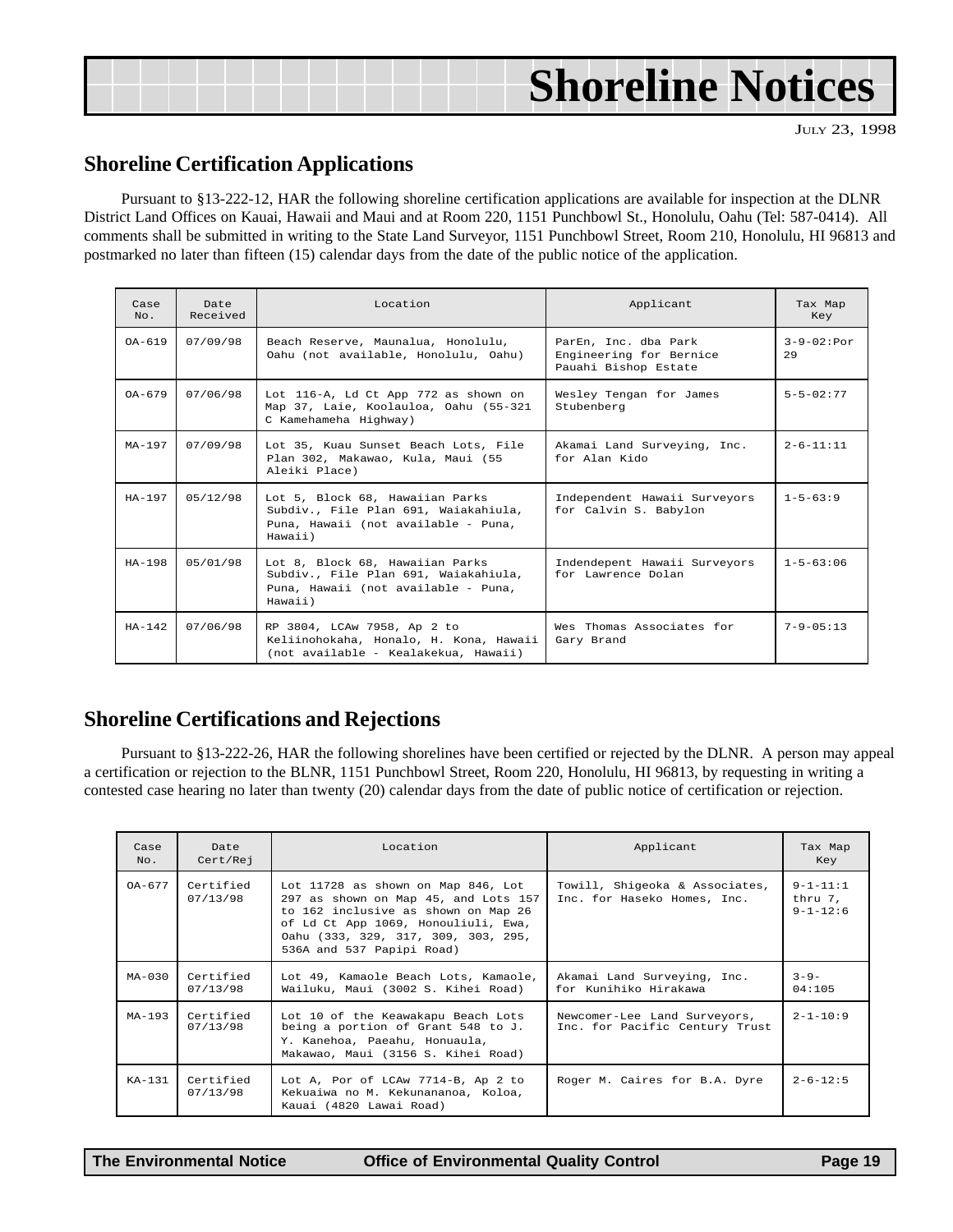## <span id="page-19-0"></span>**Coastal Zone News**

JULY 23, 1998

### **FEDERAL CONSISTENCY REVIEWS**

The Hawaii Coastal Zone Management (CZM) Program has received the following federal actions to review for consistency with the CZM objectives and policies in Chapter 205A, Hawaii Revised Statutes. This public notice is being provided in accordance with section 306(d)(14) of the National Coastal Zone Management Act of 1972, as amended. For more information, please call John Nakagawa with the Hawaii CZM Program at 587-2878. Federally mandated deadlines require that comments be received by the date specified for each CZM consistency review and can be mailed to:

Rick Egged, Director Office of Planning Dept. of Business, Economic Development and Tourism P.O. Box 2359 Honolulu, Hawaii 96804 Fax comments to Hawaii CZM Program at 587-2899.



## **(1) Installation of 12-Inch Drainline for Reservoir No. 2, Ewa, Oahu**

**Federal Agency:**Navy Public Works Center Contact: Harold T. Takemoto, 474-2025 **Federal Action:** Direct Federal Activity **Location:** Ewa, Mauka (north) of Naval Air Station Barbers Point

#### **Proposed Action:**

The Navy Public Works Center is proposing to install a 12-inch overflow drainline for Reservoir No. 2, 114 feet in length, connecting to a drainage system downstream of Reservoir No. 2. The drainline is intended to improve the current situation in which the reservoir overflow sheet flows over the Ewa plain from a CRM headwall structure. **Comments Due:** July 31, 1998



### **(2) Omao Bridge Replacement, Koloa, Kauai**

| Applicant:         | County of Kauai Department of Public<br>Works                 |
|--------------------|---------------------------------------------------------------|
| <b>Consultant:</b> | Belt Collins Hawaii Ltd.<br>Contact: Glen T. Koyama, 438-9258 |

**Federal Agency:**U.S. Army Corps of Engineers Contact: Ms. Lolly Silva, 438-9258, ext. 17 **Federal Action:** Department of the Army Permit **Location:** Poeleele Stream, Koloa, Kauai **TMK:** 2-7-03 **Proposed Action:**

The County of Kauai Department of Public Works is proposing to replace an aging wooden bridge crossing Poeleele Stream with an upgraded bridge that meets County standards. The proposed work requiring a Department of the Army Permit and CZM consistency review includes construction of a new headwall and the replacement of a 36-inch pipe culvert within Poeleele Stream.

**Comments Due:** July 31, 1998



## **(3) Repair Existing Sea Wall at Bellows Air Force Station, Oahu**

| <b>Federal Agency: Department of the Air Force</b> |                                                |  |  |
|----------------------------------------------------|------------------------------------------------|--|--|
|                                                    | Contact: Gary O'Donnell, 449-1584, ext.        |  |  |
|                                                    | 10                                             |  |  |
|                                                    | <b>Federal Action:</b> Direct Federal Activity |  |  |
| <b>Location:</b>                                   | Distinguished Visitor Cottage, Building        |  |  |

#### 572, Bellows AFS, Oahu

#### **Proposed Action:**

The Air Force is proposing to repair an existing sea wall using pressure grouting and replace two existing stairways that have been damaged. There will be no expansion of the existing sea wall and the new stairs will be constructed in the same openings with no increase in size. The Air Force has filed a notice of negative determination that a CZM consistency determination is not required.

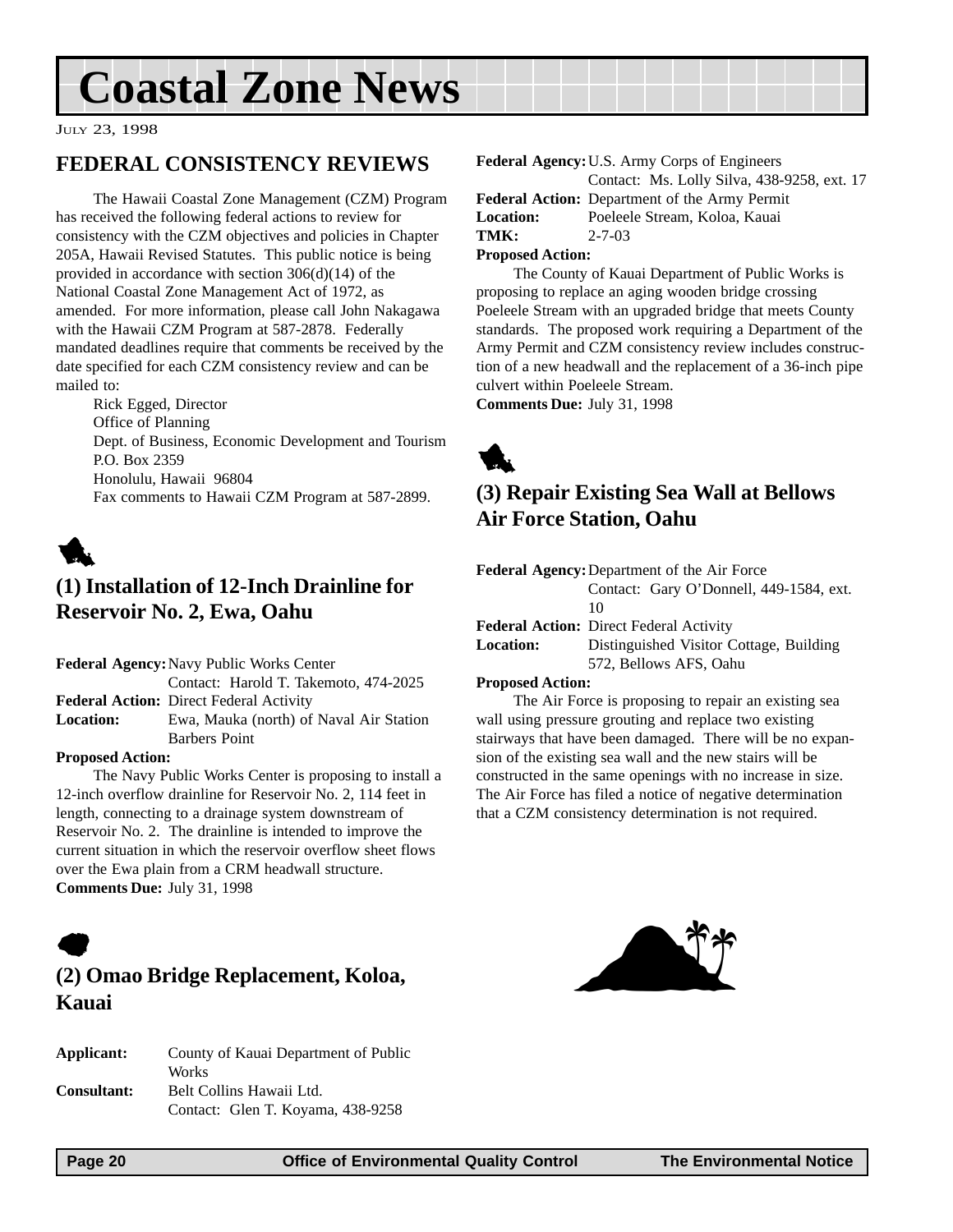## **Pollution Control Permits**

JULY 23, 1998

## <span id="page-20-0"></span>**Department of Health Permits**

The following is a list of some pollution control permits currently being reviewed by the State Department of Health. For more information about any of the listed permits, please contact the appropriate branch or office of the Environmental Management Division at 919 Ala Moana Boulevard, Honolulu.

| Branch &<br>Permit Type                                    | Applicant &<br>Permit Number                                      | Project Location                                                 | Pertinent<br>Dates          | Proposed Use                                                                                                                                                                                                                        |
|------------------------------------------------------------|-------------------------------------------------------------------|------------------------------------------------------------------|-----------------------------|-------------------------------------------------------------------------------------------------------------------------------------------------------------------------------------------------------------------------------------|
| Clean Water<br>Branch, 586-<br>4309, NPDES                 | Maui Electric<br>Company,<br>Limited, # 98-<br>$CW-PW-5$          | Maalaea Generating<br>Station, North Kihei<br>Rd., Maalaea, Maui | Comments<br>Due:<br>8/14/98 | Discharge storm<br>water associated<br>with industrial<br>activities                                                                                                                                                                |
| Clean Air<br>Branch, 586-<br>4200,<br>Noncovered<br>Source | Hawaii Baking<br>$Co.$ , Inc., #<br>$0396 - 01 - N$               | 98-736 Moanalua Loop,<br>Aiea, Oahu                              | Issued:<br>6/17/98          | Two 3.35 MMBtu/hr<br>Cleaver-Brooks<br>Boilers                                                                                                                                                                                      |
| CAB, Covered<br>Source                                     | U.S. Navy PWC<br>at Ford Island,<br>$# 0104 - 01a - C$            | PWC Ford Island, Pearl<br>Harbor, Oahu                           | Issued:<br>6/18/98          | Three 250 HP<br>Boilers                                                                                                                                                                                                             |
| CAB, Covered<br>Source                                     | U.S. NAVSTA at<br>Ford Island, #<br>$0104 - 01b - C$              | NAVSTA Ford Island,<br>Pearl Harbor, Oahu                        | Issued:<br>6/18/98          | One 650 kW Diesel<br>Engine Generator                                                                                                                                                                                               |
| CAB, Covered<br>Source                                     | Chevron U.S.A.<br>Products Co., #<br>$0082 - 01 - C$              | 933 N. Nimitz Hwy.,<br>Honolulu, Oahu                            | Comments<br>Due:<br>7/27/98 | Petroleum Load Rack<br>with Vapor Recovery<br>System                                                                                                                                                                                |
| CAB, Covered<br>Source                                     | Tesoro Hawaii<br>Corporation, #<br>$0212 - 10 - C$                | 91-325 Komohana Street,<br>Kapolei, Oahu                         | Comments<br>Due:<br>7/27/98 | Propane Load Rack<br>and Cylinder Filing<br>Station                                                                                                                                                                                 |
| CAB,<br>Noncovered<br>Source                               | Borthwick<br>Mortuary, #<br>$0422 - 01 - N$                       | 1330 Maunakea Street,<br>Honolulu, Oahu                          | Comments<br>Due:<br>7/27/98 | Two 125 lbs/hr<br>Pathological Waste<br>Incinerators                                                                                                                                                                                |
| CAB, Covered<br>Source                                     | Hawaiian<br>Bitumuls Paving<br>& Precast Co.,<br># 0037-01-C      | Kapaa Quarry, Kailua,<br>Oahu                                    | Issued:<br>6/19/98          | 300 tph Hot Drum<br>Mix Asphalt Plant                                                                                                                                                                                               |
| CAB, Covered<br>Source                                     | Lanai Company,<br>Inc., $0394-01-C$<br>(amended)                  | Manele Bay Quarry,<br>Lanai                                      | Amended:<br>6/19/98         | 300 TPH Stone<br>Processing Plant<br>with Two 235 kW<br>Diesel Engine<br>Generators (DEG)<br>and a 223 kW DEG;<br>Rock Sawing Plant<br>with a 129 kW DEG;<br>and $80 \text{ CY/hr}$<br>Concrete Batch<br>Plant with a 156 kW<br>DEG |
| CAB,<br>Noncovered<br>Source                               | Sports Shinko<br>dba Pukalani<br>Country Club,<br>$0409 - 01 - N$ | Pukalani Country Club<br>Golf Course, Maui                       | Issued:<br>6/22/98          | One 530 HP Diesel<br>Engine                                                                                                                                                                                                         |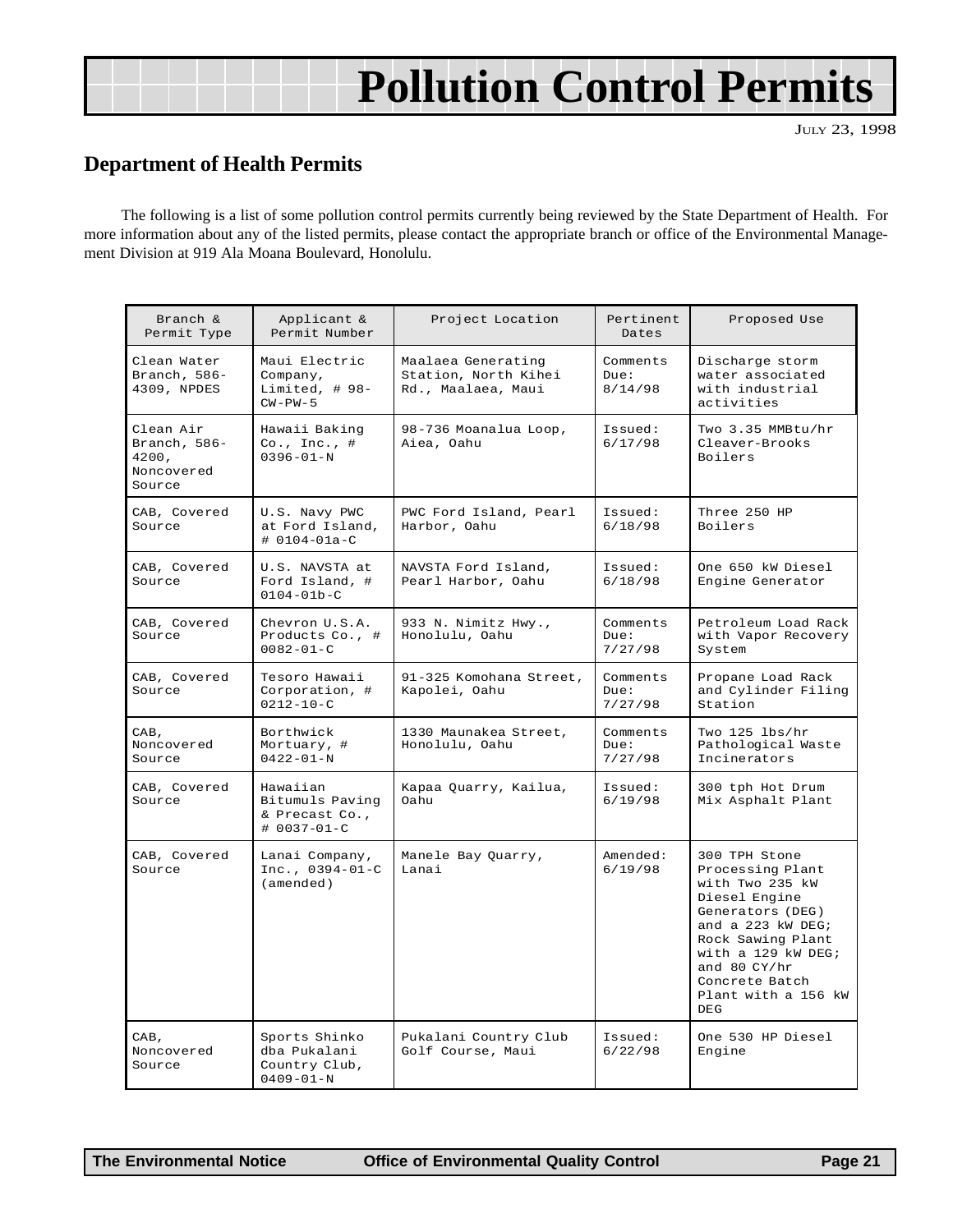## <span id="page-21-0"></span>**Pollution Control Permits**

#### JULY 23, 1998

| Branch &<br>Permit Type      | Applicant &<br>Permit Number                                                                   | Project Location                                                 | Pertinent<br>Dates  | Proposed Use                                                                                                                                                        |
|------------------------------|------------------------------------------------------------------------------------------------|------------------------------------------------------------------|---------------------|---------------------------------------------------------------------------------------------------------------------------------------------------------------------|
| CAB, Covered<br>Source       | MECO, # 0067-<br>$0.2 - C$                                                                     | Maalaea, Maui                                                    | Issued:<br>6/23/98  | Sixteen Diesel<br>Generators and Two<br>Combustion Turbines                                                                                                         |
| CAB,<br>Noncovered<br>Source | Island Coffee<br>Company, $\#$<br>$0044 - 02 - N$                                              | Numila Yard, Kauai                                               | Issued:<br>6/24/98  | (43 ea) Coffee<br>Dryers                                                                                                                                            |
| CAB,<br>Noncovered<br>Source | Kauai Petroleum<br>$Co.$ , Ltd., #<br>$0370 - 01 - N$                                          | 3185 Waapa Road, Lihue,<br>Kauai                                 | Issued:<br>6/25/98  | Petroleum Bulk<br>Loading Terminal                                                                                                                                  |
| CAB.<br>Noncovered<br>Source | Texaco Refining<br>& Market, Inc.,<br>$# 0322 - 02 - N$                                        | 999 Kalanianaole Ave.,<br>Hilo, Hawaii                           | Tssued:<br>6/25/98  | Three External<br>Floating Roof Above<br>Storage Tanks with<br>Geodesic Domes, One<br>Internal Floating<br>Roof Above Storage<br>Tank and One Truck<br>Loading Rack |
| CAB.<br>Noncovered<br>Source | Hawaii<br>Mortuaries.<br>Ltd. Dba<br>Borthwick<br>Mortuary<br>Bulgo's, $\#$<br>$0389 - 01 - N$ | 524 Waiale Road,<br>Wailuku, Maui                                | Issued:<br>7/2/98   | $100$ lbs/hr<br>Crematory Unit                                                                                                                                      |
| CAB.<br>Noncovered<br>Source | Ameron Hawaii,<br>$\#$ 0371-01-N                                                               | TMK $4-4-1-2$ , Highway<br>30, Honokowai, Maui                   | Tssued:<br>7/13/98  | 120 CY/Hr. Transit<br>Mix Concrete<br>Batching Plant                                                                                                                |
| CAB, Covered<br>Source       | Grace Pacific<br>Corp., $\# 0036 -$<br>$01-C$                                                  | West Hawaii Concrete &<br>Quarry, Waikoloa, S.<br>Kohala, Hawaii | Issued:<br>7/13/98  | 186 tph Hot Drum<br>Mix Asphalt Plant<br>and 655 kW Diesel<br>Engine Generator                                                                                      |
| CAB.<br>Noncovered<br>Source | U.S. Navy,<br>Naval Security<br>Activity Kunia,<br>$# 0121 - 02 - N$<br>(amended)              | Regional SIGINT<br>Operations Center,<br>Kunia, Oahu             | Amended:<br>7/13/98 | Four 1250 kW<br>Generators,<br>Document.<br>Disintegration<br>System 500 lb/hr<br>Incinerator                                                                       |
| CAB, Covered<br>Source       | U.S. Navy PWC<br>at Ford Island,<br>$# 0104 - 01a - C$<br>(amended)                            | PWC Ford Island, Pearl<br>Harbor, Oahu                           | Amended:<br>7/13/98 | Three 250 HP<br><b>Boilers</b>                                                                                                                                      |

## **Federal Notices**

## **No Objections by EPA to Preferred Alternative in the Cannabis (Marijuana) Eradication Draft EIS**

Regarding the Draft EIS entitled *Cannabis Eradication in the Contiguous United States and Hawai'i, Updated Information on Herbicidal Eradication New Scientific Data* (ERP No. DA-JUS-A82111-00, Rating LO), the U. S. Environmental Protection Agency (EPA) has no objections to the preferred alternative (which allows for use of the full range of eradication methods based on site-specific conditions). A copy of EPA's entire comment letter can be obtained by calling the Office of Federal Activities, Environmental Protection Agency at (202) 564-7167 (see, 63 F.R. 37382, July 10, 1998).

## **Issuance and Modification of Section 404, Clean Water Act Nationwide Permits**

The U.S. Army Corps of Engineers (Corps) published a notice on July 1, 1998, containing its proposal to issue 6 nationwide permits (NWPs), modify 6 existing NWPs, add one new NWP condition, and modify 6 existing NWP conditions. The Corps also suspended the use of NWP 29 to authorize single family housing causing the loss of greater than 1/4 acre of waters (see 63 F.R. 36039, July 1, 1998). The Corps will hold hearing on the NWPs on **AUGUST 19, 1998, AT 10:00 A.M.** at the National Guard Association Building, One Massachusetts Avenue, NW, Washington D.C. A **public hearing will be held in Honolulu**, at a date and time to be announced by the Corps Honolulu District (see, 63 F.R. 37362, July 10, 1998).